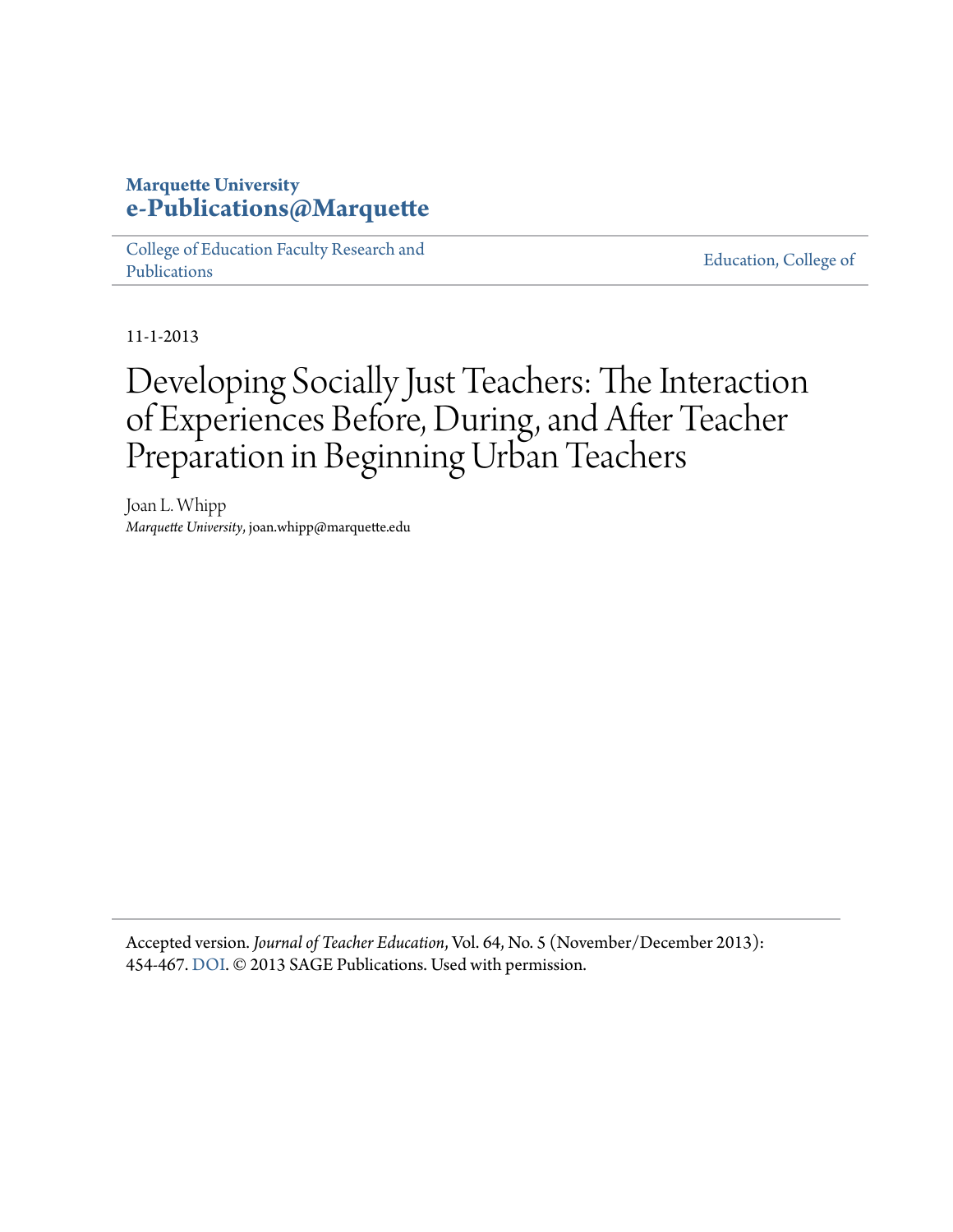# Developing Socially Just Teachers: The Interaction of Experiences Before, During, and After Teacher Preparation in Beginning Urban Teachers

Joan L. Whipp

*Department of Education, Educational Policy and Leadership, Marquette University Milwaukee, WI*

Many teacher education programs, particularly those focused on preparing teachers for urban schools, use "social justice" as a conceptual framework for their work (Kapustka, Howell, Clayton & Thomas, 2009; Kaur, 2012; Zeichner & Flessner, 2009). However, there remains a lack of clarity and consistency across these programs on what "teaching for social justice" means and what experiences support its development (Castro, 2010). Furthermore, few studies have looked at the development of socially just teachers over time or attempted to link particular elements of a teacher education program to the enactment of socially just teaching practices. In one longitudinal study, Cochran-Smith and her colleagues (2009) found that most graduates of their program organized around a social justice theme were holding students to high expectations and connecting curriculum

*Journal of Teacher Education*, Vol 64, No. 5 (November/December 2013): pg. 454-467[. DOI.](http://dx.doi.org/10.1177/0022487113494845) This article is © SAGE Publications and permission has been granted for this version to appear i[n e-Publications@Marquette.](http://epublications.marquette.edu/) SAGE Publications does not grant permission for this article to be further copied/distributed or hosted elsewhere without the express permission from SAGE Publications.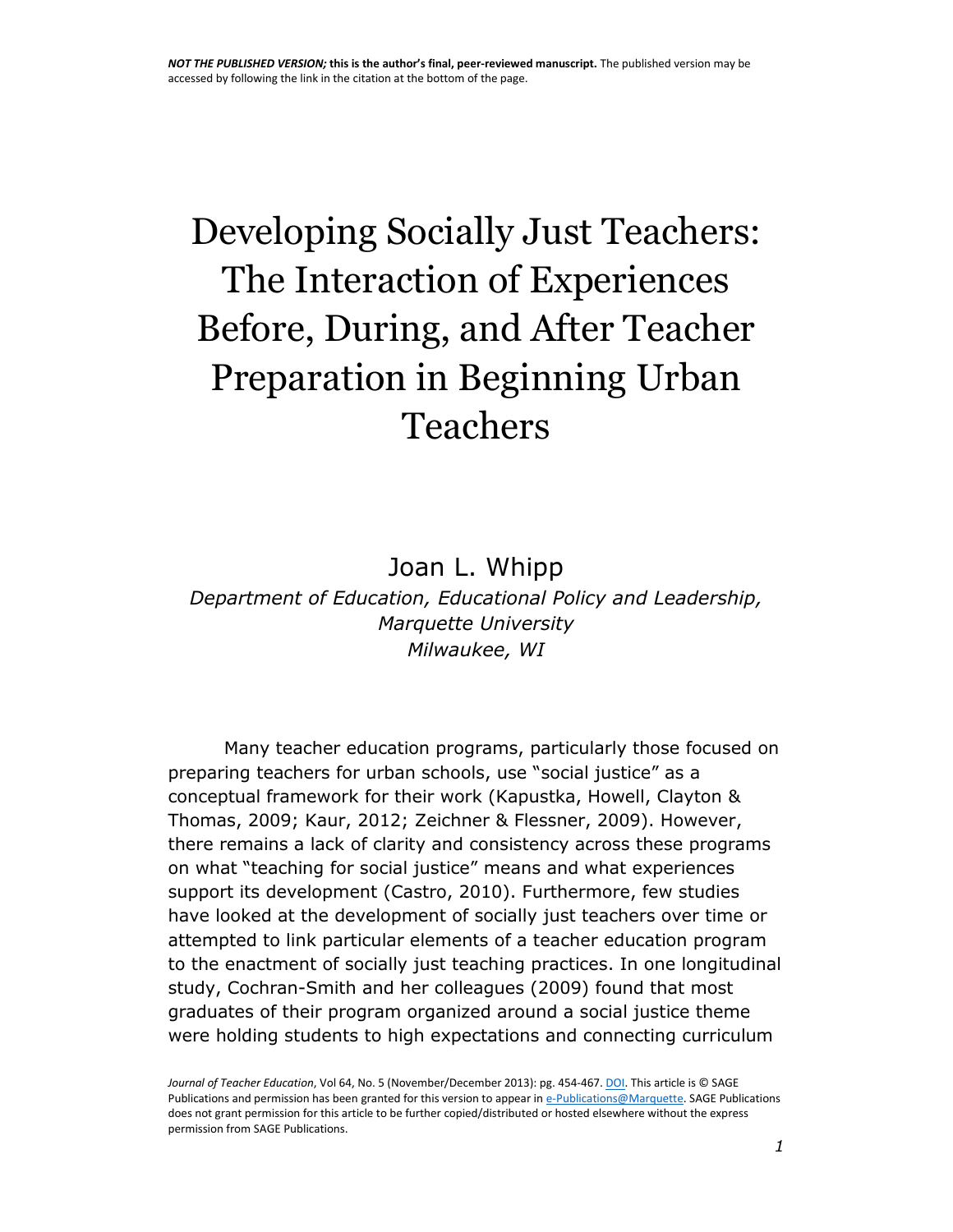to their students' cultural backgrounds and experiences; but few were engaged in any "structural critique" (p. 373) or activism around unfair school practices. Differences across their cases were not linked to any specific features in their preparation program or differences in their background experiences. In another study, Agarwal, Epstein, Oppenheim, Oyler & Sonu (2010) studied the teaching practices of twelve graduates of their "social reconstructionist" (p. 238) preparation program. However, their study focused more on obstacles these teachers faced rather than how their practices linked to prior experiences.

In contrast, this article reports on an exploratory study that investigated how twelve graduates from one justice-oriented preparation program were conceptualizing socially just teaching after a year of teaching in an urban school and how they perceived that various experiences before, during, and after their program were influencing their socially just teaching practices.

## **Theoretical and Research Frameworks**

## *Justice-oriented Teacher Education and Culturally Responsive Teaching (CRT)*

Within the context of inequitable educational opportunities, particularly along lines of race, ethnicity, language, gender, and socioeconomic class, socially just teacher education aims to prepare teachers to teach in culturally responsive ways and also act as critical change agents in schools and society. Literature on justice-oriented teacher education and CRT (Gay, 2000; Irvine, 2003; Ladson-Billings, 2001, 2009; Morrison, Robbins & Rose, 2008; Villegas & Lucas, 2002) suggests that socially just teachers:

- hold high academic and behavioral expectations for all in a rigorous curriculum;
- create classroom climates that are both warm and demanding
- affirm and sustain their students' cultural backgrounds by drawing from their "funds of knowledge" (languages, histories, cultural practices);

*Journal of Teacher Education*, Vol 64, No. 5 (November/December 2013): pg. 454-467[. DOI.](http://dx.doi.org/10.1177/0022487113494845) This article is © SAGE Publications and permission has been granted for this version to appear i[n e-Publications@Marquette.](http://epublications.marquette.edu/) SAGE Publications does not grant permission for this article to be further copied/distributed or hosted elsewhere without the express permission from SAGE Publications.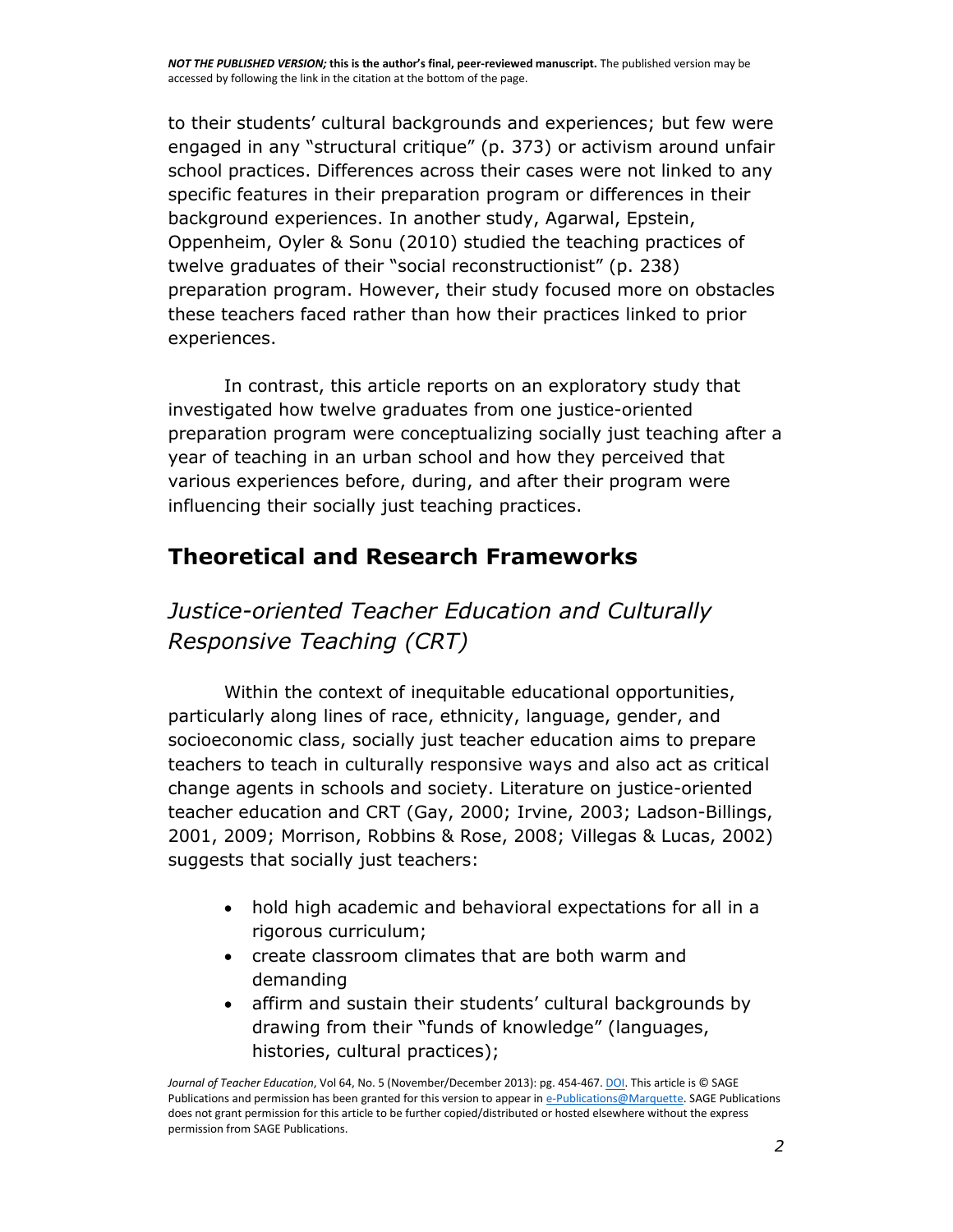- connect with their students' families and communities
- advocate for curricular and policy changes that promote more equitable educational opportunities;
- help students identify and critique historical and contemporary examples of injustice; and
- empower students to actively work toward social change.

With varied levels of emphasis, justice-oriented teacher educators (Cochran-Smith, et al., 2009; Picower, 2011; Zeichner & Flessner, 2009) stress the importance of the social and political activism embodied in those final three practices. Teachers must be prepared not only to work with individual students in their classrooms but also step out of their classrooms and actively seek change in school and societal policies and practices that unfairly marginalize some students by social class, race, language, and other markers of difference. Less clear in the literature, however, is how such activism can be enacted in the early years of teaching and what experiences in and out of teacher education programs promote its development.

### *Authentic vs. Critical Caring*

Related to this work on socially just teaching and CRT is literature on critical caring (Beauboeuf-Lafontant, 2005; Roberts, 2010; Rolon-Dow, 2005; Valenzuela, 1999). These critical care theorists acknowledge Noddings (2005) who challenged teachers to practice "authentic care" which focuses on teachers' relationships with students rather than "aesthetic care" which focuses on objects and ideas of schooling, such as behavioral objectives, grades, and tests. These scholars, however, are critical of Noddings who, they say, offers a "color-blind" view of caring that does not consider perspectives on caring in marginalized groups or the context of caring relationships. As an alternative, Rolon-Dow (2005) calls for "color(full) critical caring" (p.103) that includes a complete and accurate appraisal of the context of the caring relationship and an acknowledgement and address of the racialized contexts in which students live and go to school.

*Journal of Teacher Education*, Vol 64, No. 5 (November/December 2013): pg. 454-467[. DOI.](http://dx.doi.org/10.1177/0022487113494845) This article is © SAGE Publications and permission has been granted for this version to appear i[n e-Publications@Marquette.](http://epublications.marquette.edu/) SAGE Publications does not grant permission for this article to be further copied/distributed or hosted elsewhere without the express permission from SAGE Publications.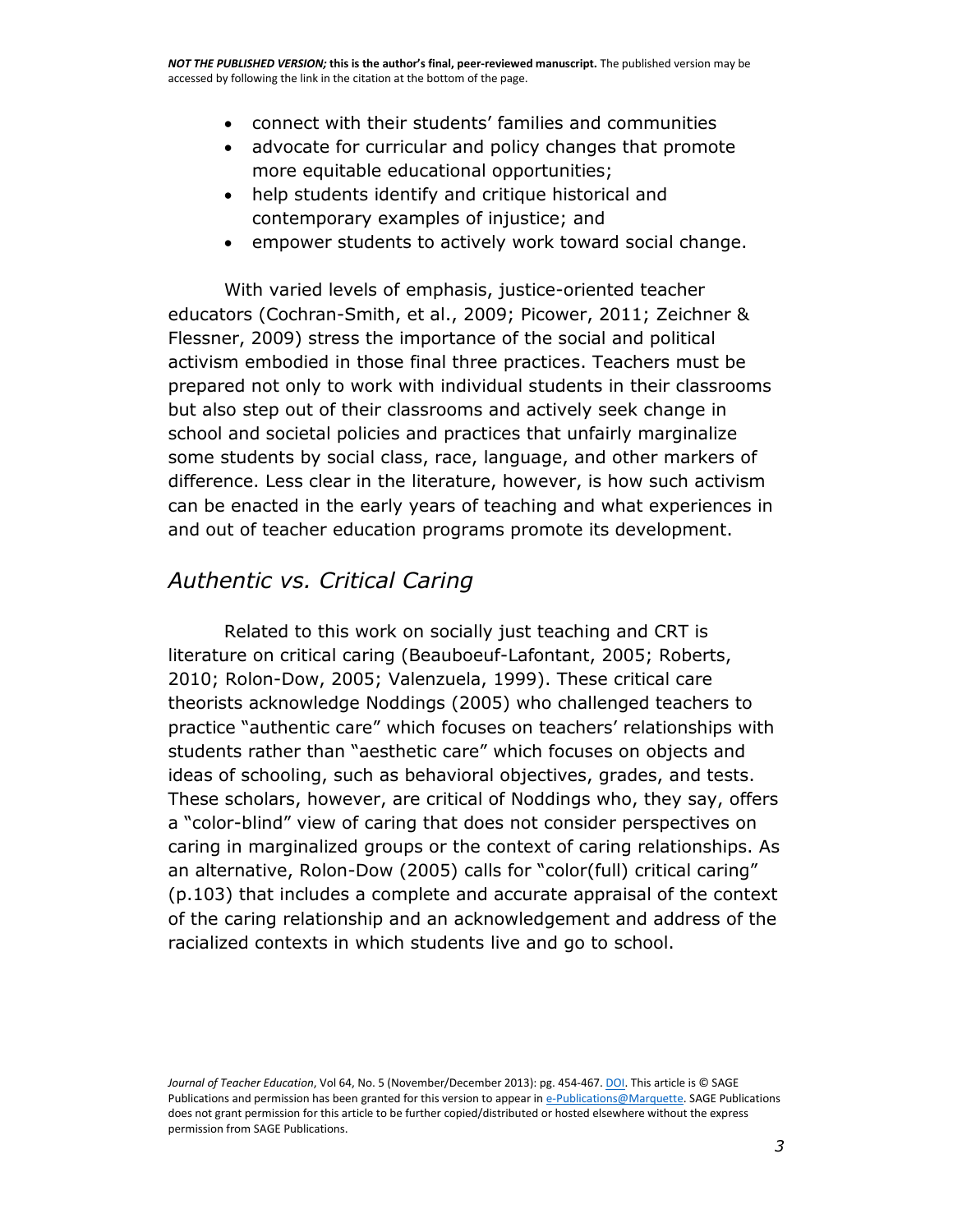## *Experiences that Promote Culturally Responsive, Socially Just Teaching*

Studies of teacher candidates (Garmon, 2004) and experienced teachers (Irvine, 2002; Ladson-Billings, 2009; Rolon-Dow, 2005; Valenzuela, 1999) suggest that certain types of experiences in and out of pre-service teacher education can be important influences on culturally responsive, justice-oriented teachers: cross-cultural background experiences; preparation program coherence around CRT and social justice (across courses, field experiences, and supervision); and strong supports during the early years of teaching.

*Cross-cultural background experiences.* Garmon (2004) defines cross-cultural experiences as those "in which there [is] opportunity for direct interaction with one or more individuals from a cultural group different than one's own" (p. 207). Candidates' crosscultural experiences before entering and adjacent to their teacher preparation programs have been linked to greater openness to diversity (Adams, Bondy, & Kuhel, 2005; Garmon 2004) and commitment to teaching in urban and/or high needs schools. Taylor and Frankenberg (2009) found that teacher candidates without prior urban experiences became less committed to urban teaching over the course of their year-long urban teacher preparation program than candidates with some prior urban experience.

*Teacher preparation experiences.* A number of studies (Athanases & Oliveira, 2008; Ladson-Billings, 2001; McDonald, 2007) have indicated that programs whose course work, field experiences, and supervision cohere around a common vision of CRT and socially just teaching are more effective than more fragmented programs. Athanases and Olveira (2008) studied graduates of such a program and found that most were acting as advocates both in and out of their classrooms (e.g. setting up extra tutorials outside of class to meet diverse learning needs, speaking out to obtain needed resources for special needs students, starting a bilingual parent group). These teachers reported that they felt inclined to do so because their preparation program courses had emphasized the importance of advocacy and provided opportunities in their fieldwork to practice interceding on behalf of students and their families**.** 

Journal of Teacher Education, Vol 64, No. 5 (November/December 2013): pg. 454-467. **DOI.** This article is © SAGE Publications and permission has been granted for this version to appear i[n e-Publications@Marquette.](http://epublications.marquette.edu/) SAGE Publications does not grant permission for this article to be further copied/distributed or hosted elsewhere without the express permission from SAGE Publications.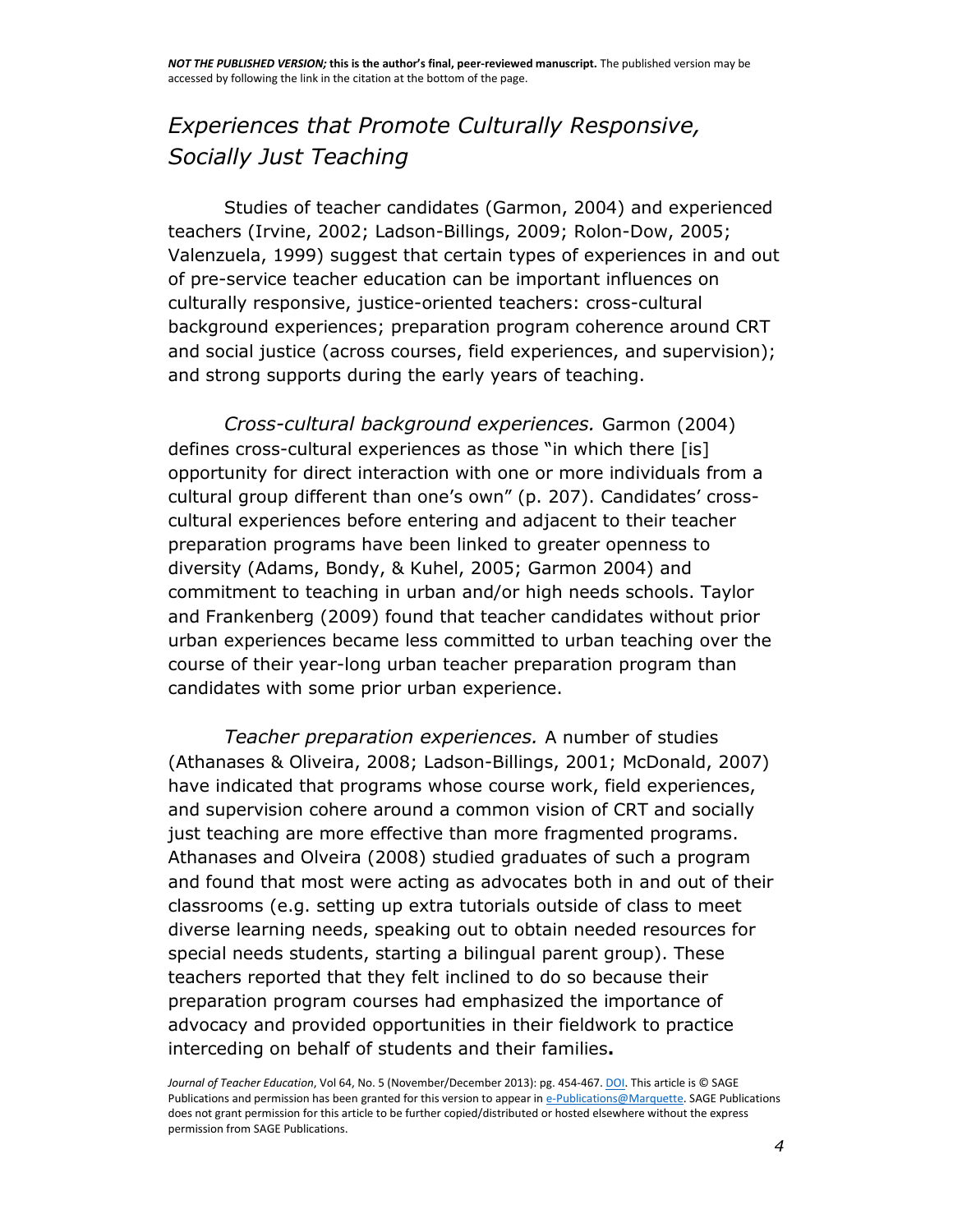In addition, a small group of longitudinal studies have demonstrated a link between teacher preparation program coherence around an equity-oriented mission and urban teacher retention (Freedman & Appleman, 2009; Quartz & TEP Research Group, 2003). For example, Freedman and Appleman's (2009) study of graduates of the University of California at Berkeley's Multicultural Urban Secondary English Credential over a five year period found that the program's graduates who remained teaching in high-poverty urban schools said they had intentionally entered an urban teacher preparation program with "a sense of mission, which was reinforced and developed by [their] teacher education program" (p.329).

*Support for equity teaching during the early years of teaching.* Recent studies (Picower, 2011; Puig & Recchia,2012; Ritchie, 2012) have demonstrated the power of support networks for sustaining socially just teaching in the early years of teaching. Picower (2011) studied six graduates of a justice-oriented preparation program who met as a critical inquiry study group biweekly the year after graduation. She found that the group supported these teachers' efforts to integrate critical pedagogy into a mandated curriculum and speak against policies that they felt were not in the best interests of their students. Ritchie (2012) found that justice-oriented teacher networks played an important role in sustaining eight practicing teachers whose work in critical pedagogy or teaching for social justice has been described in book(s) or journal article(s) during the past ten years.

## *A Framework for Developing Justice-oriented Decisionmaking in Teachers*

Chubbuck (2010) offers a framework for thinking how teachers can make pedagogical decisions that aim at social justice. She argues that socially just teachers need to use both an individual and structural orientation in their deliberations. An individual orientation to a student who is struggling to read, for example, leads the teacher to analyze the student's problem only in terms of that individual's experiences. Such analysis might lead the teacher to provide extra support in decoding skill development or seek assistance from the school's special education specialist, but it can also lead to blaming the student or the

*Journal of Teacher Education*, Vol 64, No. 5 (November/December 2013): pg. 454-467[. DOI.](http://dx.doi.org/10.1177/0022487113494845) This article is © SAGE Publications and permission has been granted for this version to appear i[n e-Publications@Marquette.](http://epublications.marquette.edu/) SAGE Publications does not grant permission for this article to be further copied/distributed or hosted elsewhere without the express permission from SAGE Publications.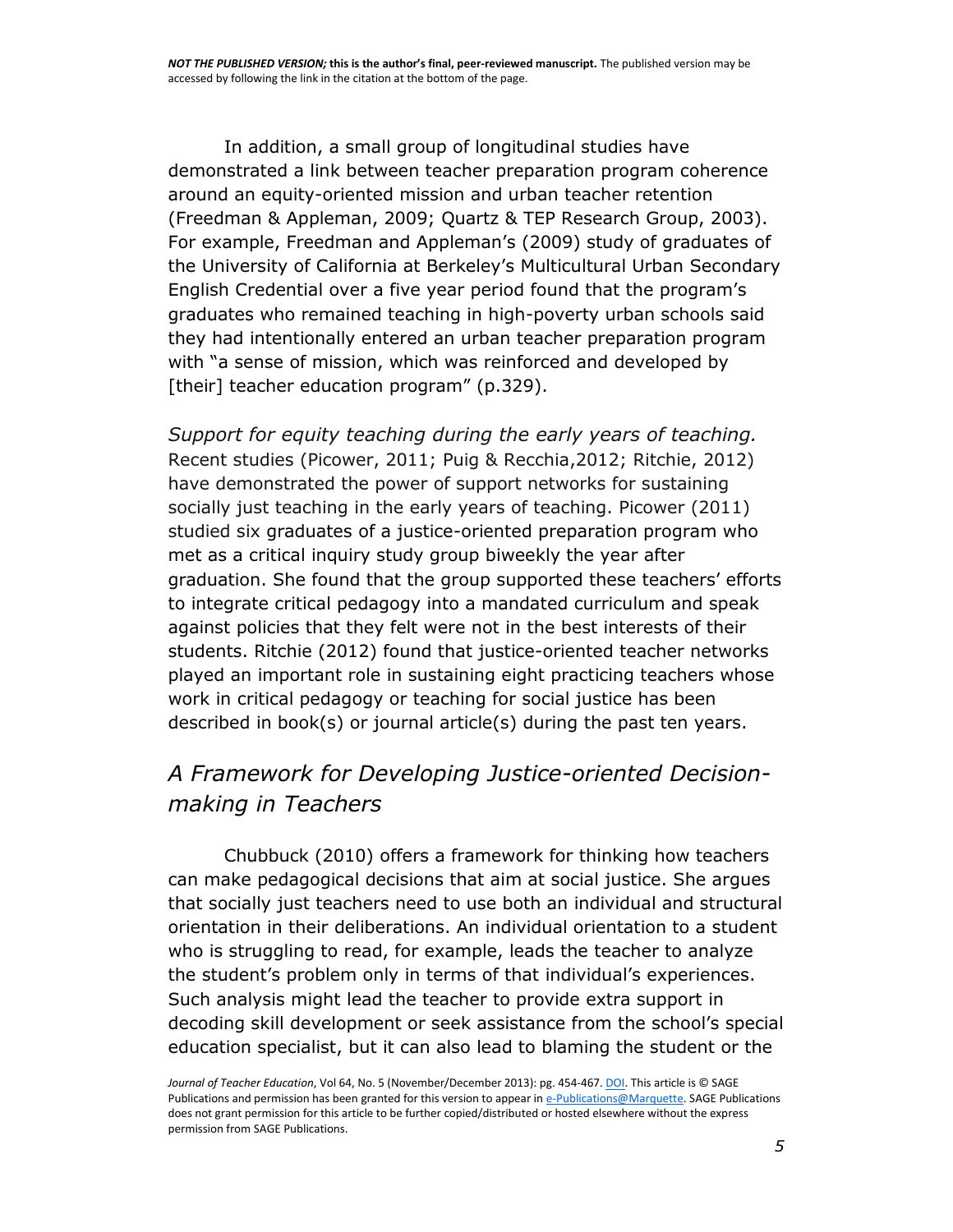student's parents for the reading problem. Adding a structural orientation toward professional reflection and teaching expands a teacher's ability to make pedagogical decisions. The teacher will see the struggling reader not only with unique experiences but also "as a member of a larger sociocultural group that may have experienced structural, institutional barriers to learning" (Chubbuck, p. 201). So in addition to extra teaching or seeking support services, the teacher might promote more use of students' "funds of knowledge" (Rodriguez, 2012) among fellow teachers, work for change in a "drill and practice" reading curriculum in the school or advocate to the school board for lower class sizes.

## **Methodology**

Because this study was exploratory and aimed partially at generating factors that contribute to a teacher's definition and enactment of socially just teaching and because I wanted to highlight the voices and experiences of our program graduates, I chose an interpretive method of inquiry (Lincoln & Guba, 1985), using a small group of teachers as case studies (Stake, 1995) to address these questions:

- 1. How do recent graduates from a justice-oriented urban teacher education program who are now teaching in urban schools describe their orientation toward socially just teaching?
- 2. How do these teachers describe their practices as socially just teachers?
- 3. What pre-program, program, and post-program factors do these teachers describe as influences on their socially just teaching practices?
- 4. What relationships can be seen among these teachers' orientations toward socially just teaching, self-described teaching practices, and self-reported pre-program, program, and post-program influences?

#### *Context and Data Sources*

Located in a mid-sized Catholic university in the Midwestern United States, the undergraduate and post baccalaureate teacher preparation program in this study foregrounds knowledge,

*Journal of Teacher Education*, Vol 64, No. 5 (November/December 2013): pg. 454-467[. DOI.](http://dx.doi.org/10.1177/0022487113494845) This article is © SAGE Publications and permission has been granted for this version to appear i[n e-Publications@Marquette.](http://epublications.marquette.edu/) SAGE Publications does not grant permission for this article to be further copied/distributed or hosted elsewhere without the express permission from SAGE Publications.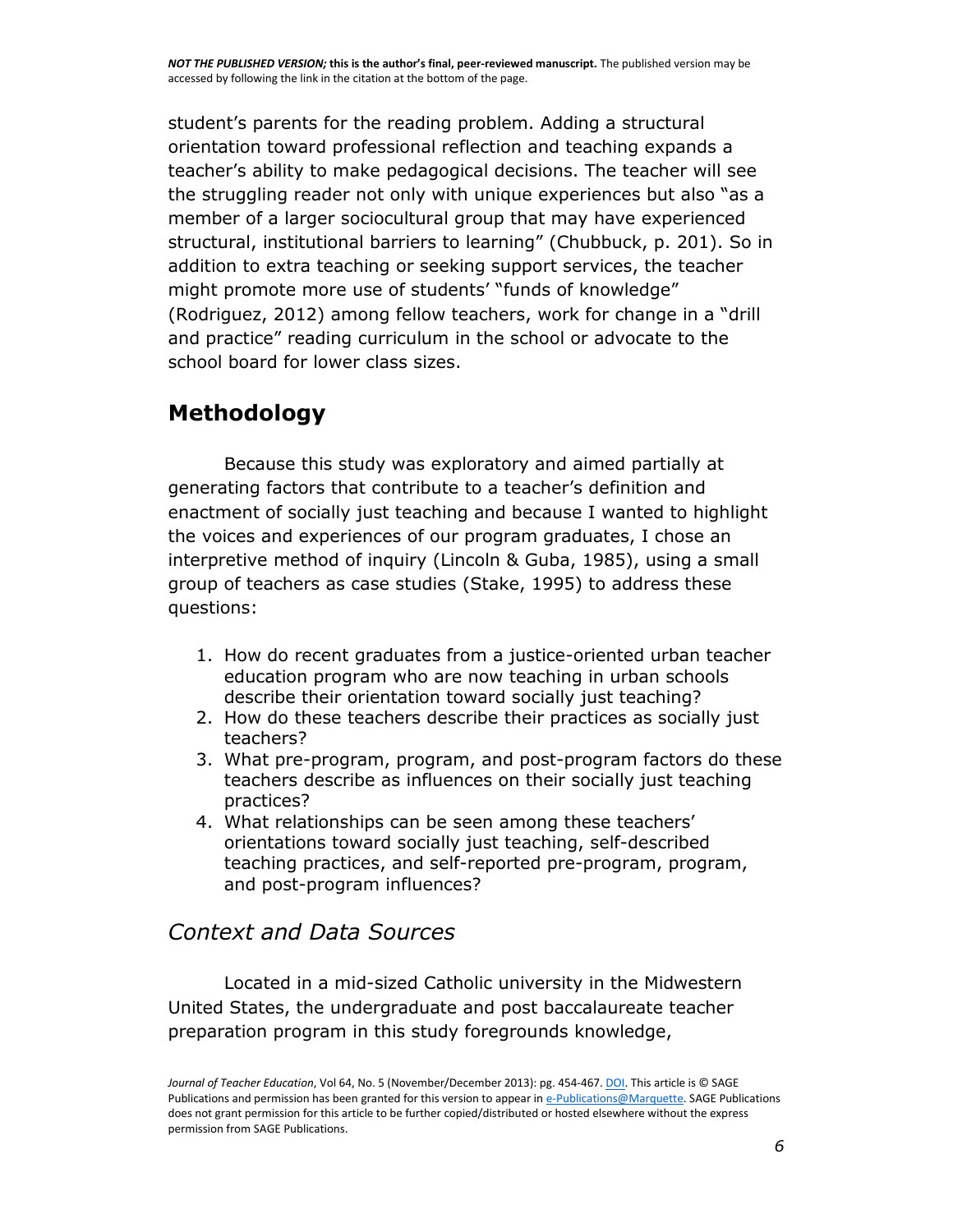dispositions, and practices needed to teach in racially and culturally diverse schools across coursework and field experiences. In early foundational courses such as Teaching in a Diverse Society, Child and Adolescent Development in a Diverse Society, and Introduction to Learning and Assessment, students read from a variety of sources that challenge them to interrogate their entering beliefs and knowledge about racially, linguistically, ethnically and socioeconomically diverse students and classrooms. They actively participate in after school tutoring programs and early field experiences in urban churches and schools and are asked continually to write about and discuss their experiences in light of their readings. They then take a variety of methods courses that are coupled with four additional guided field experiences in urban schools where they have multiple opportunities to practice culturally responsive and critical pedagogies with racially, linguistically, and economically diverse students. Across the curriculum, they discuss and debate educational policy issues relating to social justice and structural inequities, drawing connections to their urban field experiences. In addition to these required field experiences during their program, many candidates volunteer as tutors, teachers, recreational directions, and/or child care workers for a variety of organizations serving children and youth living in poverty in local, national, and international settings. During their final semester they complete a full semester of student teaching in an urban classroom.

This study was part of a larger investigation of teaching disposition development that I began with one of my colleagues. We conducted preliminary data collection and analysis together; however, I completed final data collection and analysis with various graduate research assistants over a two year period. For the larger study, we invited all 96 students completing student teaching during January and June of 2008 to participate. 37 students volunteered and participated in the first phase of data collection. This low level of participation was probably due to the timing of our request at the end of the semester when candidates were completing student teaching, preparing for graduation and participating in job searches. In addition, for economic reasons, many graduates were moving out of state and closer to their families. A year after the first interview, 31 of the original 37 teachers were teaching and available for a second interview. Because of our program's focus on urban teacher preparation, from these 31 teachers,

*Journal of Teacher Education*, Vol 64, No. 5 (November/December 2013): pg. 454-467[. DOI.](http://dx.doi.org/10.1177/0022487113494845) This article is © SAGE Publications and permission has been granted for this version to appear i[n e-Publications@Marquette.](http://epublications.marquette.edu/) SAGE Publications does not grant permission for this article to be further copied/distributed or hosted elsewhere without the express permission from SAGE Publications.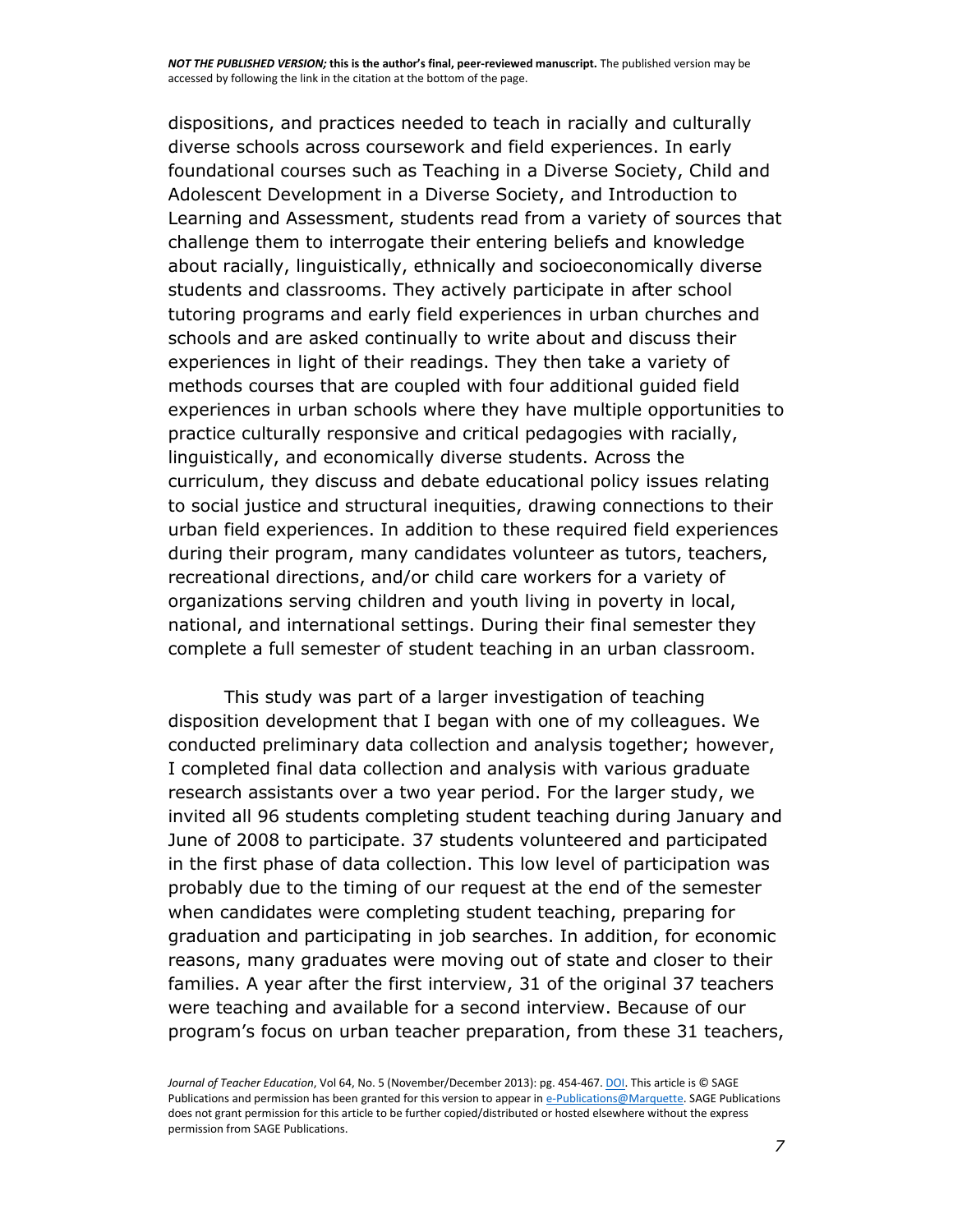I selected for closer examination only those 12 teachers who in June of 2009 had completed at least one year of teaching in an urban school with at least 50% of the students eligible for free or reduced lunch (See Table 1). These teachers were similar to our typical graduates in average age (23), gender (70% female), race (92% White), and background (67% grew up in suburbs or small towns; 50% attended parochial schools). They differed somewhat in area of certification (60% elementary; 40% secondary); our program is evenly split between the two areas.

Primary data sources included: 1) two 60 minute semistructured interviews (face-to-face or by phone, taped and transcribed), one completed at the end of student teaching and the other at the end of the first year of teaching (Appendix A); 2) a demographic survey (Appendix B) and 3) student teaching narrative evaluations by two supervisors.

#### *Data Analysis*

I used both inductive and deductive methods to conduct individual and cross-case analysis (Miles & Huberman, 1994; Stake, 1995; Yin, 2003), beginning after each of these teachers completed student teaching. First, using the research questions as a framework and considering my literature review on socially just teaching and CRT, a research assistant and I completed several separate readings of the interviews and supervisor narratives and then used open coding and analytic memos to separately identify preliminary emic codes (Corbin & Strauss, 1998). For example, in descriptions of socially just teaching practices, these teachers frequently mentioned "high expectations" and "connecting with parents." After our separate reading and analysis, we jointly agreed upon a preliminary coding list and used the research questions to organize these codes around three large categories: social justice definitions, teaching practices, and influences. Then, using NVivo 9.0 (QSR International, Melbourne, Australia), we separately tried out the coding on two sets of interviews and supervisor narratives. Again, we met to negotiate coding on these two cases to agreement and further refine coding categories. We continued this separate and joint coding and refinement of codes for the rest of the interviews and narratives. Once all were coded, we

*Journal of Teacher Education*, Vol 64, No. 5 (November/December 2013): pg. 454-467[. DOI.](http://dx.doi.org/10.1177/0022487113494845) This article is © SAGE Publications and permission has been granted for this version to appear i[n e-Publications@Marquette.](http://epublications.marquette.edu/) SAGE Publications does not grant permission for this article to be further copied/distributed or hosted elsewhere without the express permission from SAGE Publications.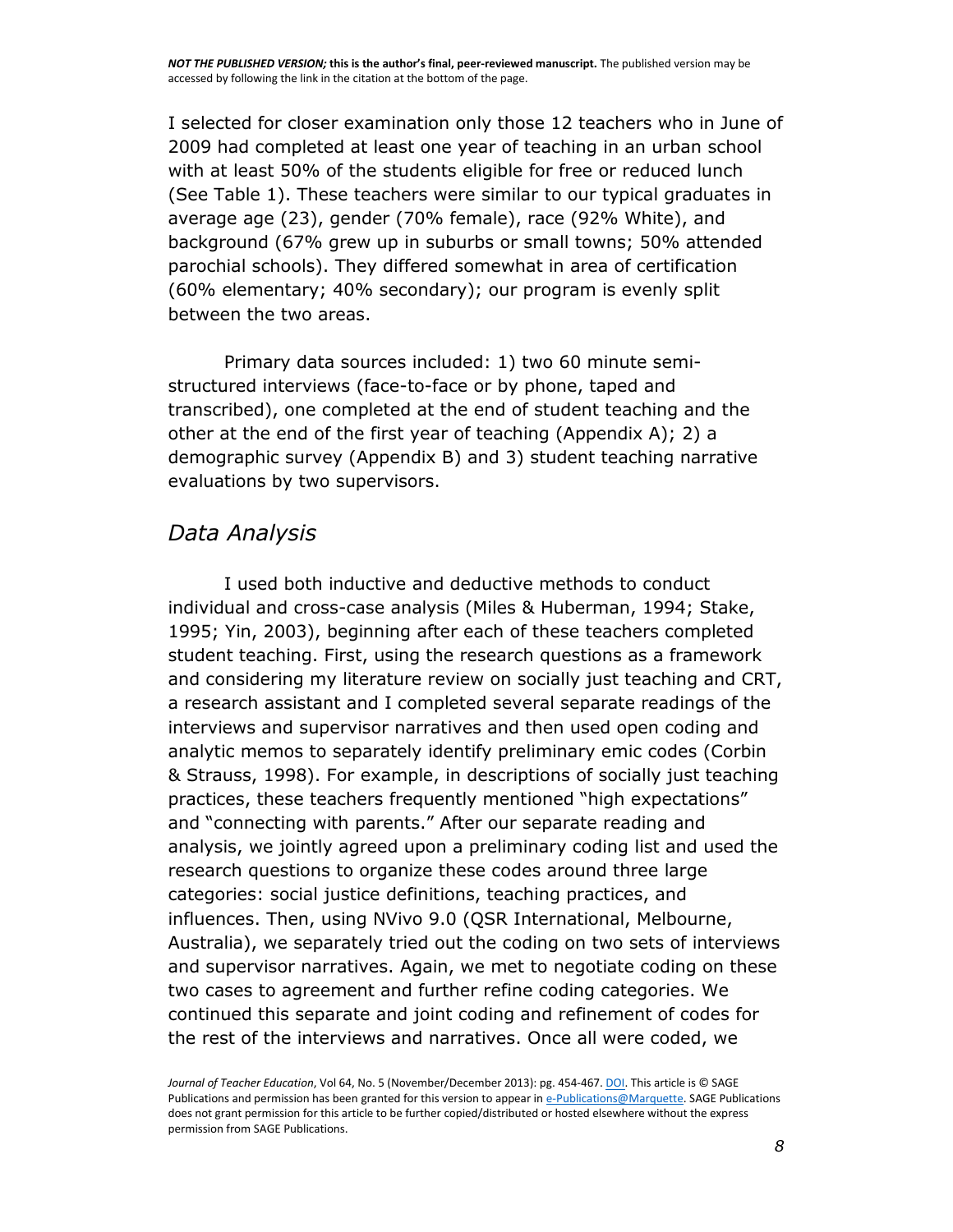used NVivo to create data displays and search for patterns within and across the cases. In this stage of axial coding, we added some etic codes (Corbin & Strauss, 1998) which we drew from the literature. Then, in light of these etic codes, we separately reread and re-coded the data and once again negotiated our coding to agreement. To illustrate, under the broad category of "teaching practices" we added "warm demanding" (Bondy, Ross, Hambacher & Acosta, 2012; Irvine, 2003) and "funds of knowledge pedagogies" (Gonzalez, Moll & Amanti, 2005; Rodriguez, 2012) because of their significance in the CRT literature, ability to bring together some of our preliminary codes, and strength in helping us make distinctions across the cases. For example, many teachers discussed "high behavioral expectations. " However, some were using the more asset-oriented perspective of "warm demanders," while others held more deficit views of behavior management and control. Final coding categories are outlined in Table 2.

After the second interview transcript for each teacher was available, another research assistant and I used the same coding framework to code these interviews. Then, drawing from all of the data collected on each case, I wrote detailed case reports for each teacher that summarized definitions of socially just teaching, self-reported teaching practices, pre-program cross-cultural experiences, program influences, adjacent influences, and on-the-job influences. To search for patterns and make comparisons, I used the case reports to create charts that summarized results on each of these factors across the cases (Table 3 is an example).

At this point, we also used Chubbuck's (2010) framework on orientations toward socially just professional reflection and pedagogical decision-making in an effort to classify the teachers as individually- or structurally- oriented. However, the data suggested that while helpful, the "individual" and "structural" binary did not capture the various combinations of socially just teaching definitions and practices that these teachers were describing. Therefore, we found it necessary to expand on Chubbuck's framework to include three categories of orientation toward socially just teaching that highlighted different emphases in these teachers' thinking and teaching practices: Structural/Individual (S/I), Individual/Structural (I/S), and Individual

*Journal of Teacher Education*, Vol 64, No. 5 (November/December 2013): pg. 454-467[. DOI.](http://dx.doi.org/10.1177/0022487113494845) This article is © SAGE Publications and permission has been granted for this version to appear i[n e-Publications@Marquette.](http://epublications.marquette.edu/) SAGE Publications does not grant permission for this article to be further copied/distributed or hosted elsewhere without the express permission from SAGE Publications.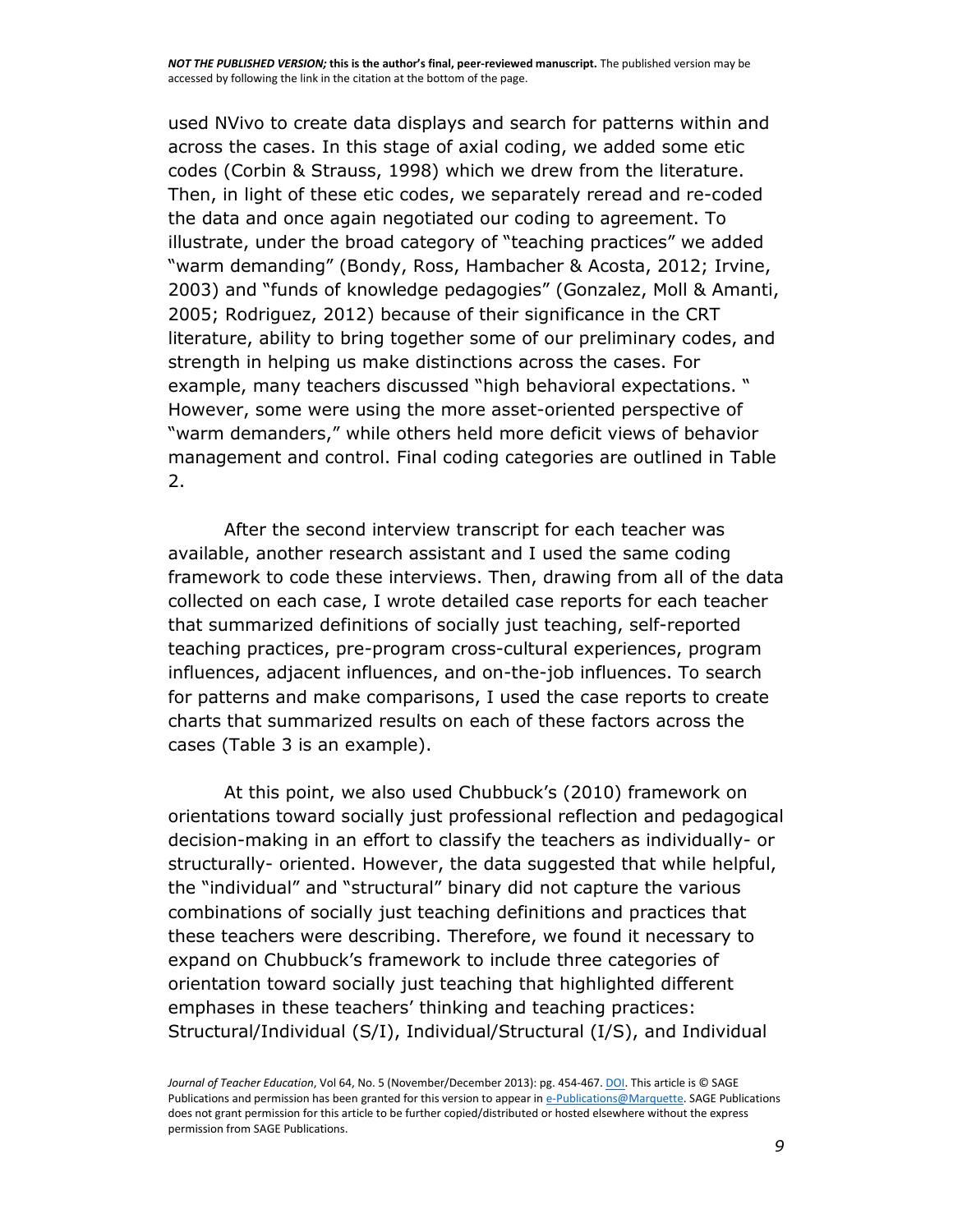(I). Those with either an S/I or an I/S orientation exhibited some level of "sociocultural consciousness" (Ladson-Billings, 2001, p. 120) when thinking about their students and how to teach them; they offered evidence that they saw their students not simply as individuals but as members of larger racial, cultural and/or socioeconomic groups often marginalized in traditional schools.

In addition to caring for their students, all of the S/I and I/S teachers offered evidence that they were drawing from their students' "funds of knowledge" (Gonzalez, Moll & Amanti, 2005; Rodriguez, 2012) to teach content; they regularly made use of their students' cultural assets - languages, home/family communication practices, literature, popular culture, and histories. What distinguished the S/I teachers from the I/S teachers, however, was that the S/I teachers were also engaged in activism (consciousness-raising and advocacy) both within and outside of their classrooms.

In contrast, the teachers that we classified as individuallyoriented (I) did not exhibit any sociocultural consciousness in their descriptions of socially just teaching nor did they describe any CRT practices. They described their practice of socially just teaching primarily as caring relationships with individual students.

#### **Results**

In this section I summarize 1) how these 12 teachers were oriented toward socially just teaching; 2) what they viewed as practices of socially just teaching; and 3) what experiences before, during and after their teacher preparation they saw as influences on those practices. In addition, I discuss relationships among orientation, practices and influences across these teachers that are displayed in Table 3.

#### *Socially Just Teaching Orientations*

Eight teachers were both individually- and structurally-oriented toward socially just teaching. Five were more structurally-oriented (S/I), while three were more individually-oriented (I/S). The other four teachers were only individually-oriented (I).

*Journal of Teacher Education*, Vol 64, No. 5 (November/December 2013): pg. 454-467[. DOI.](http://dx.doi.org/10.1177/0022487113494845) This article is © SAGE Publications and permission has been granted for this version to appear i[n e-Publications@Marquette.](http://epublications.marquette.edu/) SAGE Publications does not grant permission for this article to be further copied/distributed or hosted elsewhere without the express permission from SAGE Publications.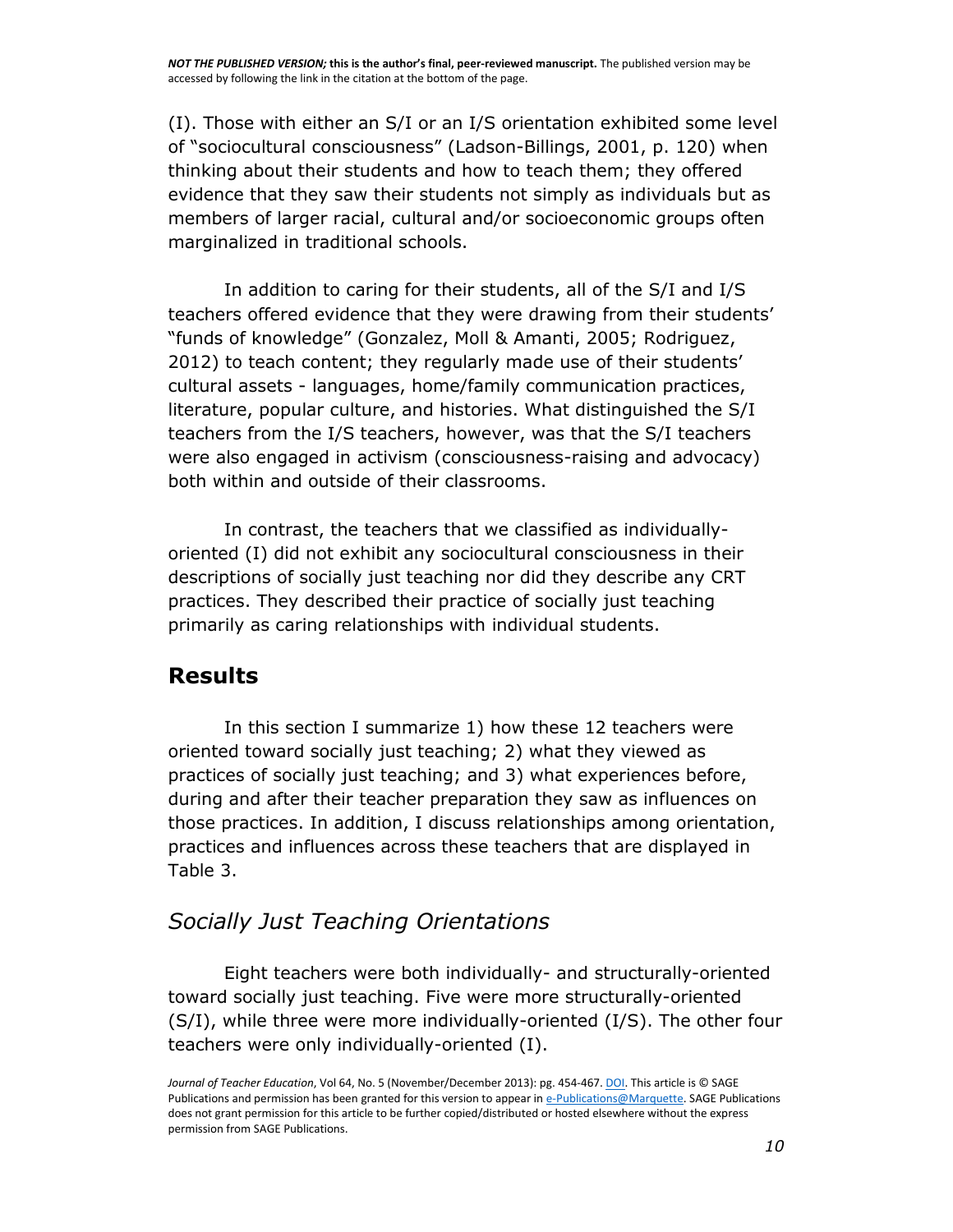*S/I Orientation: Consciousness-raising and Advocacy.* Interviews indicated that Cassie, Michael, Francine, Rosina, and Anna had both a structurally and individually-oriented conception of socially just teaching with *emphasis on the structural*. These teachers used sociocultural and equity frameworks to define socially just teaching. For example, Rosina said it was "teaching students who have been left behind in the social network [because of] socioeconomic status." Both Cassie and Anna said it was "being an advocate for change" in what Cassie called "systems that blame the victim."

These teachers described a range of teaching practices that included consciousness-raising, advocacy, CRT, and caring relationships. Because their consciousness-raising and advocacy activities set these teachers apart, I highlight how these teachers described those particular practices in their teaching.

All five teachers described efforts within their classrooms to make students more aware of societal injustice, take positions on controversial topics, and see themselves as capable of making a difference in their communities. Michael said that he wanted to make his predominantly African American history students "question every fact that their textbooks . . . may force-feed them" and see "that . . . the United States is not . . . the bastion of freedom and democracy that a lot of textbooks paint it as." Cassie shared with her students her perception of the school's unfair curricular practices for special education students and how they [her students] "had a right to" and are "fully capable of doing . . . what other classrooms are doing." Anna described a curriculum where she was trying "to expose students to . . . injustices in the world" and get them to "want to do something about [them]." Rosina described curricular topics that included historical examples of oppression (African Americans in the Jim Crow South, Chicano farm laborers) and injustices taking place in their "own neighborhoods," such as disparities in food prices and access to healthy foods across areas of the city.

In addition, Francine and Michael explained how they were helping their students think of themselves as change agents in their communities. Francine organized her first grade students, many from

*Journal of Teacher Education*, Vol 64, No. 5 (November/December 2013): pg. 454-467[. DOI.](http://dx.doi.org/10.1177/0022487113494845) This article is © SAGE Publications and permission has been granted for this version to appear i[n e-Publications@Marquette.](http://epublications.marquette.edu/) SAGE Publications does not grant permission for this article to be further copied/distributed or hosted elsewhere without the express permission from SAGE Publications.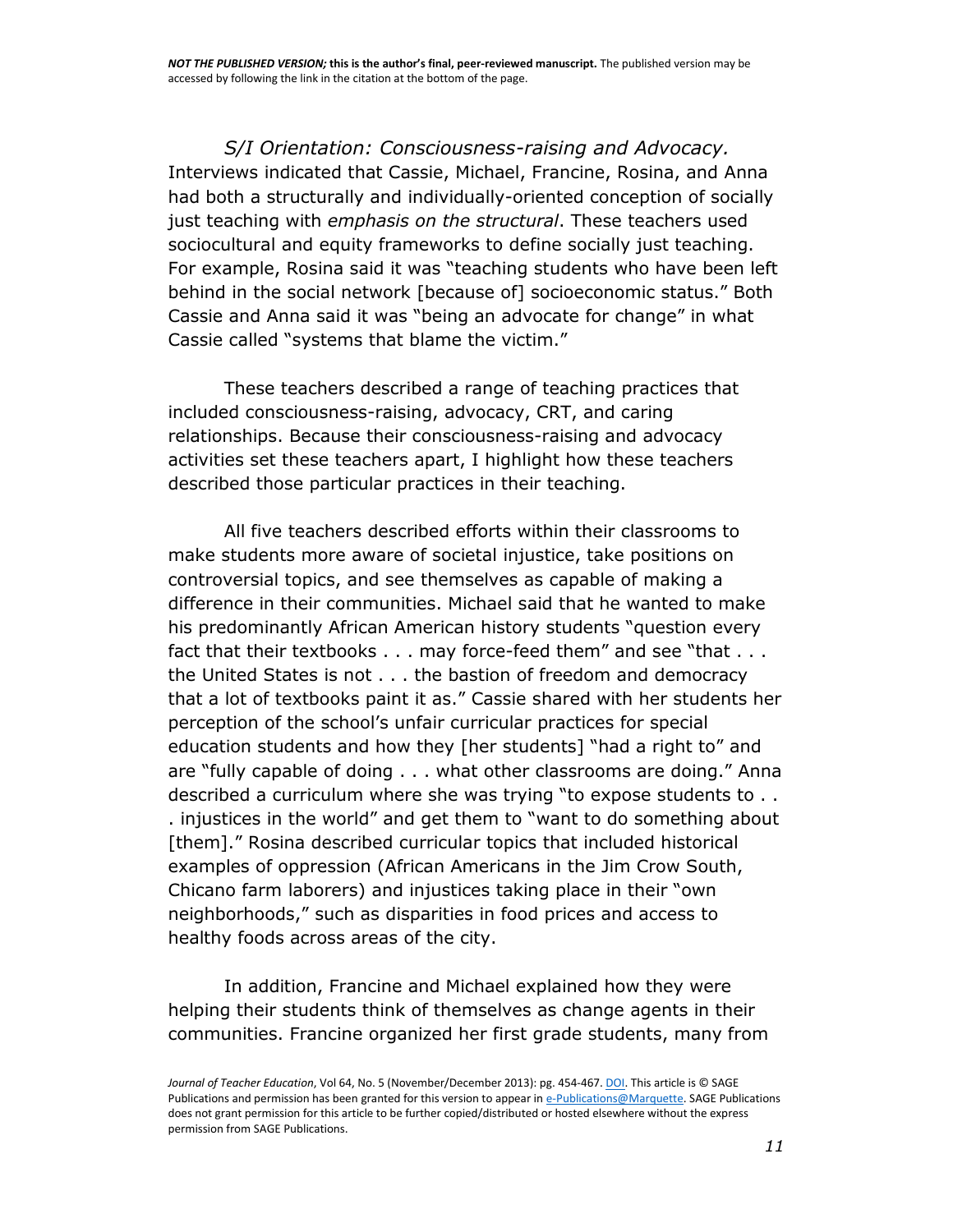immigrant families, into a team that she called the "Peacemakers." She wanted them to see themselves not only as "good friends" but "young authors" who "can grow up to make a difference." Because Michael wanted his high school students to "know that they don't live in a vacuum and that… every day they can do something to help someone else," he raised funds to take a group of his students on a Habitat for Humanity trip to a rural area in another state to help people who were losing their farms. His rationale was: "I think they grew up in a system that made them think of themselves as these underprivileged kids [who] can't help other people."

In addition to these consciousness-raising activities in their curricula, Francine, Michael, and Cassie also described ways they were engaged in advocacy designed to change unfair structures or curricular policies that limit opportunities for students For example, in her first year of teaching first grade, Francine was trying to "help the whole school . . . give every kid a chance to learn" by changing what she called the school's "traditional and conservative" reading curriculum which had all students reading the same stories and taking the same spelling test every week. She noted that in a school where over 90% of the students were students of color and second language learners, "A lot of the things we're doing aren't really beneficial to a lot of the kids." So she convinced the principal to find funds for a new reading curriculum that was designed to individually assess all of the students and then provide multicultural reading materials and assignments that would address various student needs.

In her school where all of the students were eligible for subsidized lunch and most were second language learners, Cassie expressed dismay over the lack of educational opportunities available to her students who were classified by the school as special education students: "My students were held to incredibly low expectations. In previous years, they ate breakfast and lunch in the classroom and were not exposed to any classes or . . . academic content with general education peers." By the end of her first year of teaching, she had convinced the school administration to change their mainstreaming policies so that her students were not isolated during recess. She also contacted the school district's superintendent to argue for her students' need for standard math and literacy curricula. She borrowed

*Journal of Teacher Education*, Vol 64, No. 5 (November/December 2013): pg. 454-467[. DOI.](http://dx.doi.org/10.1177/0022487113494845) This article is © SAGE Publications and permission has been granted for this version to appear i[n e-Publications@Marquette.](http://epublications.marquette.edu/) SAGE Publications does not grant permission for this article to be further copied/distributed or hosted elsewhere without the express permission from SAGE Publications.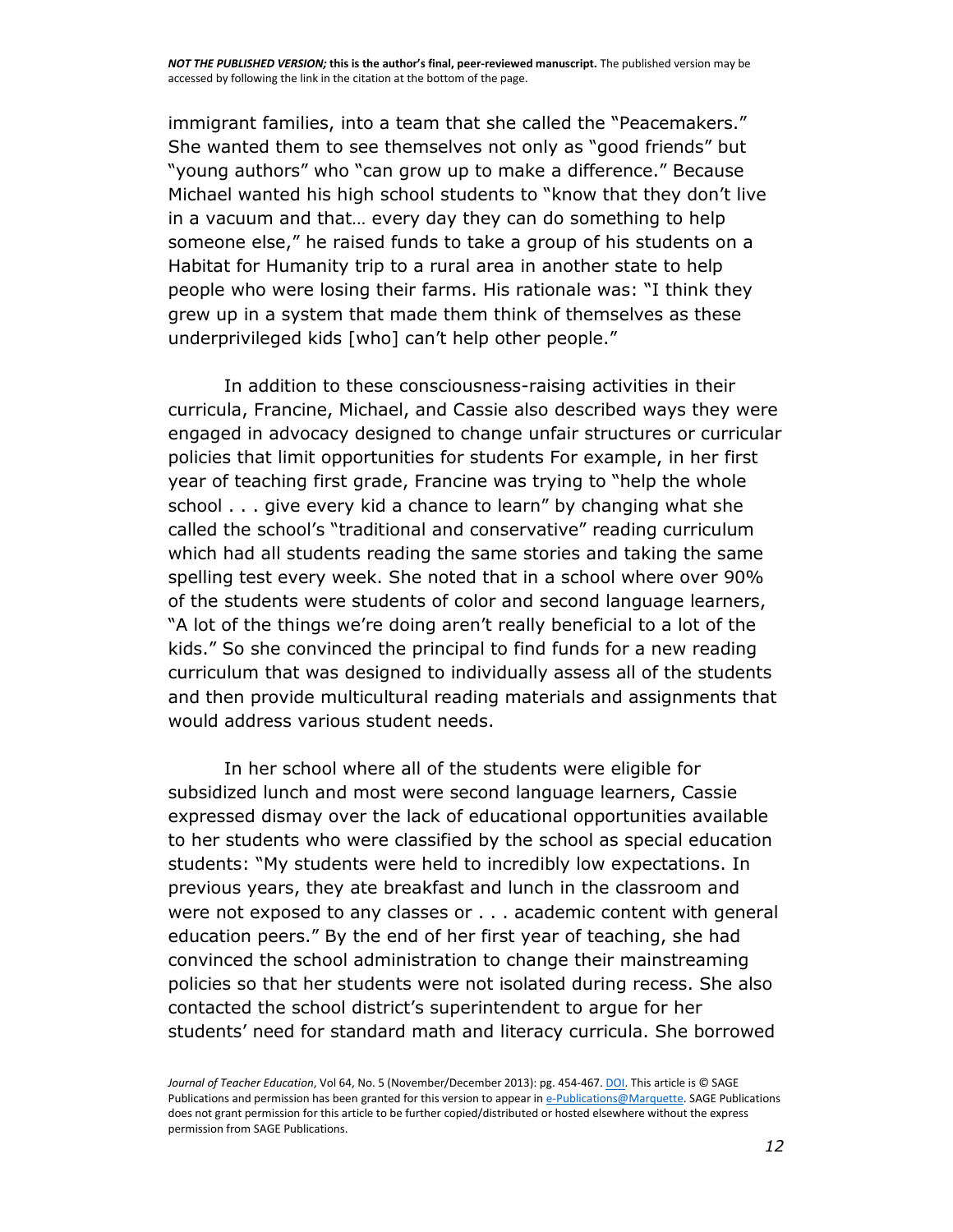curricular materials from her colleagues and from the district's curricular warehouse, explaining, "I will do what it takes in order to provide [my] students with access to those materials."

*I/S Orientation: Culturally responsive teaching (CRT) and caring.* Three of these teachers (Don, Katelyn, and Angela) were both individually- and structurally-oriented toward socially just teaching but with *emphasis on the individual*. These teachers used a combination of sociocultural and individualistic frameworks to define socially just teaching and describe their teaching practices. Katelyn and Don spoke about providing "equal opportunities" for students who don't always have them, such as "giving kids the opportunity to go to college." Angela said that socially just teaching involves "knowing that [all students have] the right to learn no matter what their background is" and "teaching every student the way [s/he] can learn." In particular, they described their teaching practices primarily as a combination of various CRT strategies described earlier and caring relationships with individual students.

As seen in Table 3, there was evidence of CRT methods ("funds of knowledge" pedagogies, high expectations, warm demanding, connection to parents) in all eight of the S-I and I-S-oriented teachers. However, here we focus on how Don and Angela with their I-S orientation focused on a combination of CRT with caring relationships. In both interviews, Don, a White English teacher in a predominantly African American public high school, talked about the importance of "rapport" and personal involvement with his students: "I want to talk to them every day…. I want to be a person that they can rely on." In both interviews he described his success in helping students navigate college and job applications and also getting financial aid for further education.

Both of Don's interviews also indicated that an important way that he established this rapport and also taught English was by tapping into his students' cultural resources. In his second interview, he explained, "I think knowledge of the culture of the people you're teaching is incredibly important. You have to know where they're coming from…. We have to [always] be learning from our kids…. To more fully understand his students' language, ways of expression, and

*Journal of Teacher Education*, Vol 64, No. 5 (November/December 2013): pg. 454-467[. DOI.](http://dx.doi.org/10.1177/0022487113494845) This article is © SAGE Publications and permission has been granted for this version to appear i[n e-Publications@Marquette.](http://epublications.marquette.edu/) SAGE Publications does not grant permission for this article to be further copied/distributed or hosted elsewhere without the express permission from SAGE Publications.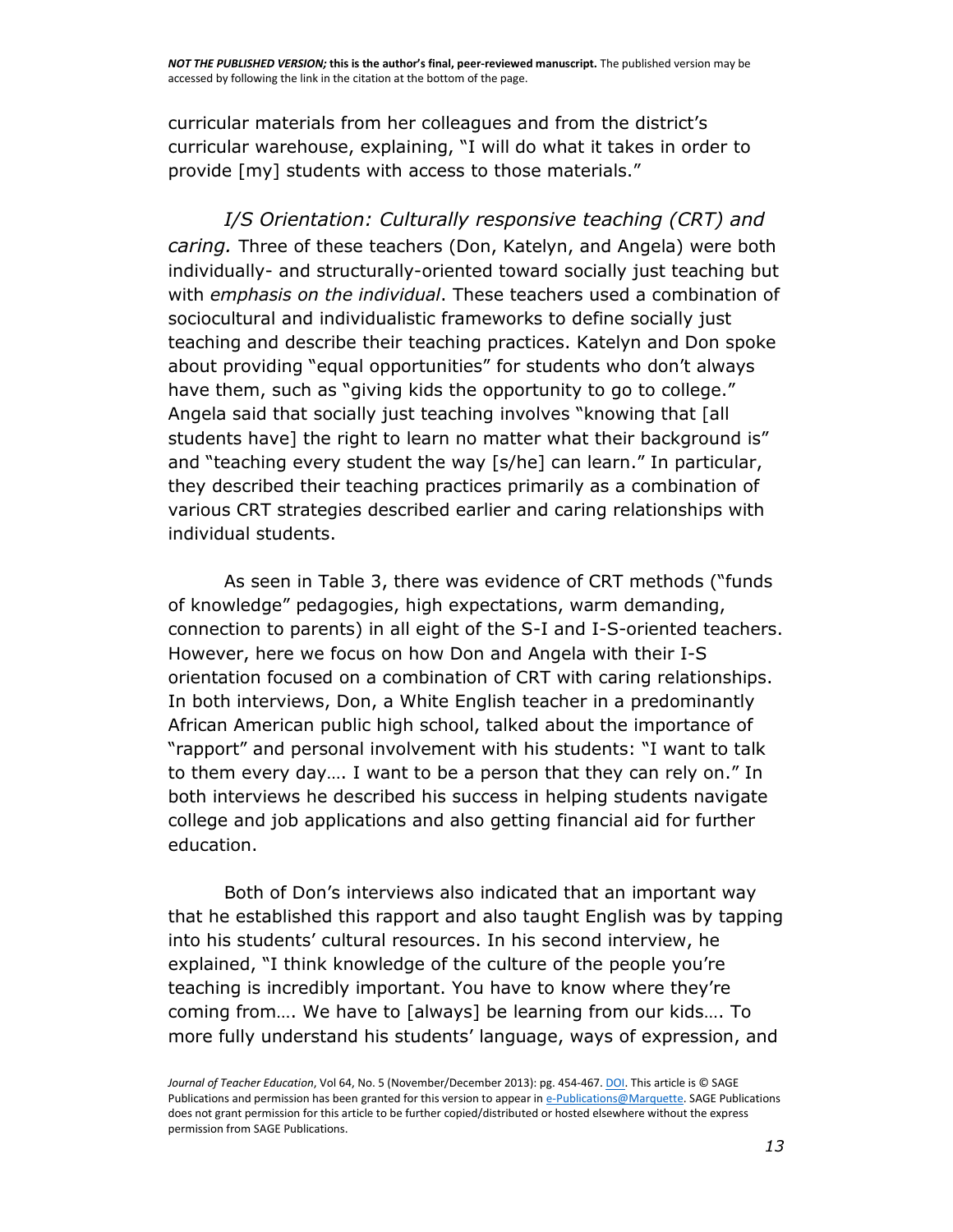humor, he consulted with African American colleagues about "slang words" that his students used. He also said that he had spent "a ton of time" listening to their music, going to their movies, and "watching…all these old Black sitcoms that they talk about." In both interviews he offered examples of how he has used African American popular culture and language as bridges to understanding literature and developing writing skills. He used the music of Tupac Shaqur and Famed Rapper to teach poetry and novels. He taught paraphrasing by asking students to translate rap songs "so that a White person can understand."

Angela, an African American English teacher in a predominantly African American high school, conceptualized her socially just teaching as a combination of CRT and caring. She explained how she drew largely from her own experience: "I am African American and I teach African American children, so I feel like I'm in tune to what's 'culturally relevant.'" She is direct with her students about why they need to learn Standard English: "My students… speak African American Vernacular English. I tell them that's not wrong; it's a part of our culture…. But you have to be able to speak Standard English…. [because]… people judge you based on how you look and how you speak." On the other hand, she indicated that she was interested in developing her students' bilingualism. To teach Standard English, she had her students translate Standard English texts into African American Vernacular English (AAVE) and also write paragraphs in AAVE and then translate them into Standard English.

In her second interview, Angela reported her success in combining high expectations with emotional warmth. She recalled that when she first came into her school, students "pretty much did whatever they wanted" but now with her " structure and high standards" her students recognize that "you don't play" in her classroom. On the other hand, she mentioned numerous ways that she had personally connected with her students. She started a peer mentoring program for her school's first year students to make them feel "more welcome," solicited money from local merchants for students who could not afford prom clothing, and shared her personal e-mail and phone number with students and parents "in case they "have a problem they want to talk about." As a result, she said that "a lot of my students… call me 'Mama.'" Even after they leave her class,

*Journal of Teacher Education*, Vol 64, No. 5 (November/December 2013): pg. 454-467[. DOI.](http://dx.doi.org/10.1177/0022487113494845) This article is © SAGE Publications and permission has been granted for this version to appear i[n e-Publications@Marquette.](http://epublications.marquette.edu/) SAGE Publications does not grant permission for this article to be further copied/distributed or hosted elsewhere without the express permission from SAGE Publications.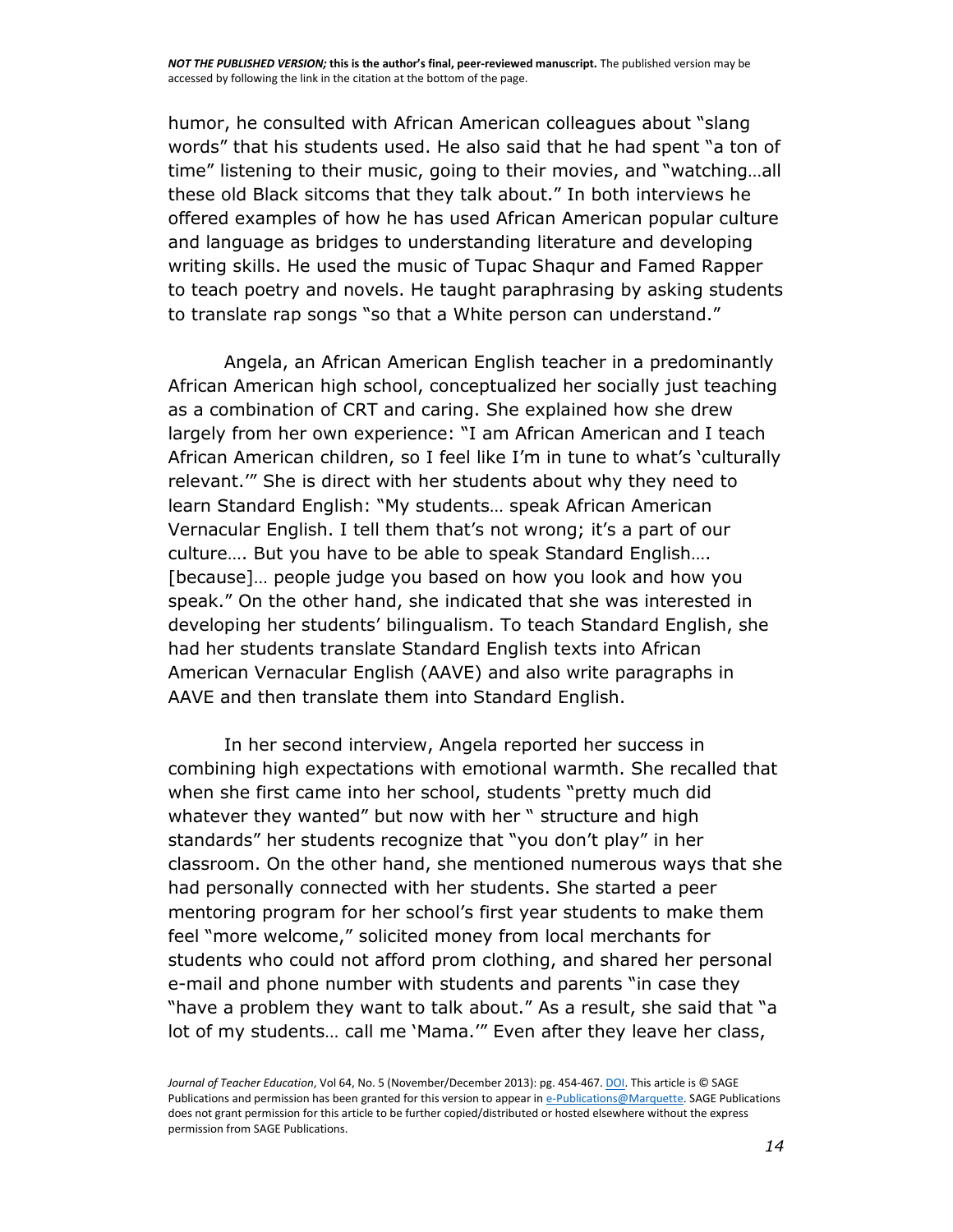"they stop by during passing period [to] still get that little personal moment."

*Individual Orientation (I): "Color blind" Caring.* Four teachers (Megan, Kelly, Adriana, and Jeremy) were only individuallyoriented in their reflection and pedagogical decision-making. They did not use sociocultural frameworks to define socially just teaching. In fact, two of these teachers said that "socially just teaching" was "hard to define." When pressed, all of these teachers used frameworks that focused on students as individuals. Both Megan and Adriana said socially just teaching was "being open to differences." Kelly said it is "trying to understand where each student is coming from." Jeremy said it is "getting involved in the lives of your students."

Adriana stressed that teaching for social justice and being "a good teacher" were one and the same, that a "good teacher" is "caring," and "positive" with students. She offered an example of how she reached out to one of her third graders whose mother had died: "She needs someone to talk to, to cry, and to hang out with." When asked directly about his use of culturally responsive teaching practices with students, Jeremy replied that he didn't have much of an opportunity to do so because he teaches math. When pressed for an example of how her socially just teaching practices look in the classroom, Adriana could only think of a holiday program that they had in her school where they "sang a song in a different language."

Although all of these teachers, when asked about their socially just teaching practices gave examples of caring for individual students, they did so without mention of their non-White students' race or cultural backgrounds, nor did they give any indication that they had thought about the structural inequities that might be impacting their students' school experiences. There was indication, however, of deficit thinking in both of the interviews of these four teachers. When speaking about her students "different backgrounds," Kelly spoke about her need to be "patient" with "students [whose] home lives aren't as desirable as they may wish." She also said that her first year of teaching had been "stressful" because of "where the kids come from" which was "so urban." She gave examples of students who "haven't had breakfast in the morning" or who were "moving all the

*Journal of Teacher Education*, Vol 64, No. 5 (November/December 2013): pg. 454-467[. DOI.](http://dx.doi.org/10.1177/0022487113494845) This article is © SAGE Publications and permission has been granted for this version to appear i[n e-Publications@Marquette.](http://epublications.marquette.edu/) SAGE Publications does not grant permission for this article to be further copied/distributed or hosted elsewhere without the express permission from SAGE Publications.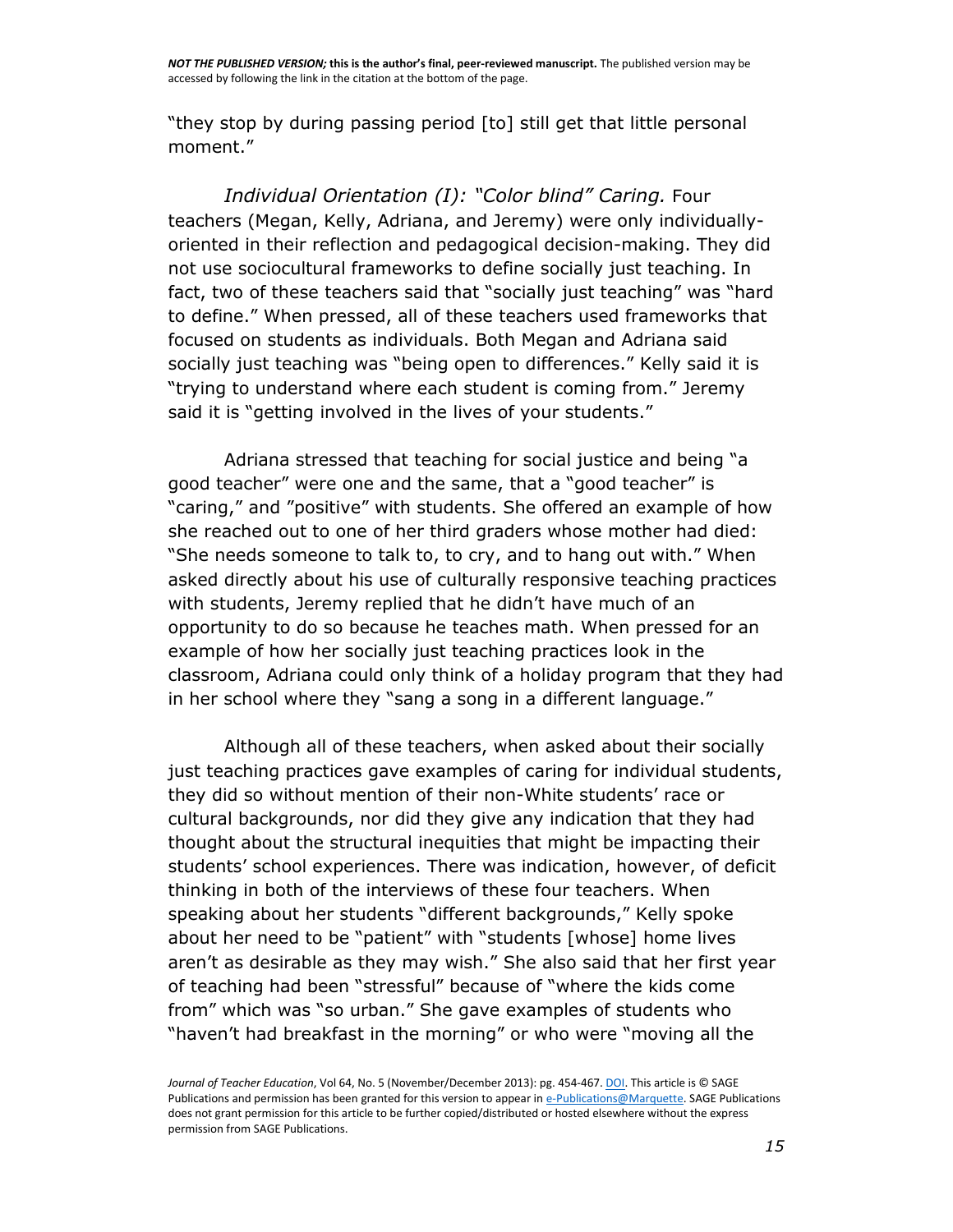time." In speaking about her socially just teaching practices, she described students "who come to school unclean and with dirty clothes and with not very much sleep and not very much food" and how she tried to "help them get over whatever's going on at home."

Unlike the other eight teachers in this study, Adriana, Megan, Kelly, and Jeremy did not offer any examples in their second interviews of how they were using their students' cultural "funds of knowledge" (Gonzalez, Moll & Amanti, 2005) in teaching. Megan acknowledged the need to "change and modify [lessons] . . . because of how differently children learn" but admitted that "I have a lot to learn" about their "cultures [and] backgrounds."

## *Experiences: Pre-program, Program, Adjacent, and Onthe-job*

Table 3 shows relationships among these teachers' general orientations toward socially just teaching, prior cross-cultural experiences, teacher education program experiences, other experiences while in college, and on-the job supports.

All eight of the teachers who said that they enacted socially just teaching through advocacy, consciousness-raising and culturally responsive teaching, came into their preparation program with significant prior cross-cultural experiences. In addition, they cited several features of the program and various supports during their first year of teaching as important influences on their teaching practices. In contrast, the four teachers who described their socially just teaching only as "caring" cited only the program's field experiences as important influences on their practice.

*Prior cross-cultural experiences.* Nine of these teachers came into their preparation with significant prior cross-cultural experiences. Angela, Don, Katelyn, and Jeremy grew up in racially diverse neighborhoods and attended urban public schools. Don was active throughout his youth on racially diverse athletic teams and for six years coached predominantly African American and Latino boys on a local high school football team. Katelyn volunteered at urban soup

*Journal of Teacher Education*, Vol 64, No. 5 (November/December 2013): pg. 454-467[. DOI.](http://dx.doi.org/10.1177/0022487113494845) This article is © SAGE Publications and permission has been granted for this version to appear i[n e-Publications@Marquette.](http://epublications.marquette.edu/) SAGE Publications does not grant permission for this article to be further copied/distributed or hosted elsewhere without the express permission from SAGE Publications.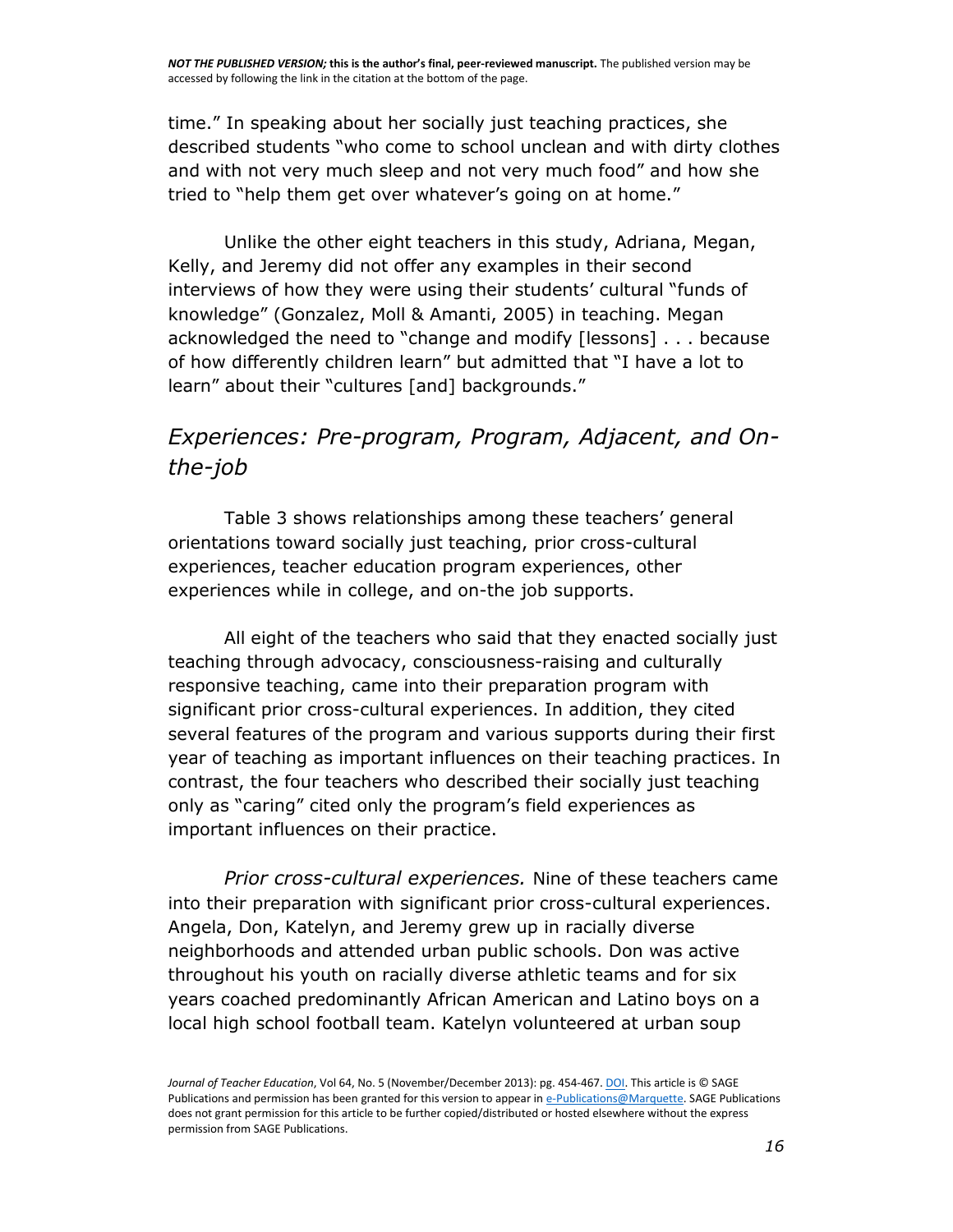kitchens and a preschool for children of young mothers in her urban high school.

Even though they grew up in predominantly White, suburban or small town neighborhoods, Cassie, Michael, Francine, Anna and Rosina also entered their teacher preparation program with prior crosscultural experiences, primarily through employment and/or community service. Every summer during high school, Cassie volunteered at a summer camp where she developed close friendships with three African American women who became her college roommates. Michael, Francine, and Rosina tutored at urban schools serving predominantly African American and Spanish-speaking students. Anna participated in service projects sponsored by her church that included work with children from low-income families in Appalachia and Washington, D.C., experiences which, she said, made her aware that she "had a really standard, White, middle class upbringing." In contrast, Megan, Kelly and Adriana grew up in small towns and attended parochial schools where they had little or no exposure to people of diverse races, ethnicities, languages, or socioeconomic classes. Their first interactions with people of color were during college.

*Additional cultural immersion experiences during college.* All nine of the teachers who came into the program with prior experiences working in high-poverty settings expanded on these experiences during college. Francine volunteered in a local homeless shelter; Michael served as a mentor in a local Big Brother/Big Sister Program. Anna worked with children diagnosed with autism in their inner city homes. Angela and Rosina worked as tutors in local African American and Latino schools. Cassie taught in a high-poverty Chicago public summer school program. Both Katelyn and Rosina studied and worked in Mexico which, Katelyn said, gave her the first-hand experience of "being a second language learner." In contrast, Megan, Kelly and Adriana reported no interactions with racial, ethnic or socioeconomic populations different from their own except during their program field experiences in urban schools.

*Program conceptual framework, fieldwork, courses, and mentors.* A year after completing their preparation program, while all twelve students spoke about their diverse field experiences as major

*Journal of Teacher Education*, Vol 64, No. 5 (November/December 2013): pg. 454-467[. DOI.](http://dx.doi.org/10.1177/0022487113494845) This article is © SAGE Publications and permission has been granted for this version to appear i[n e-Publications@Marquette.](http://epublications.marquette.edu/) SAGE Publications does not grant permission for this article to be further copied/distributed or hosted elsewhere without the express permission from SAGE Publications.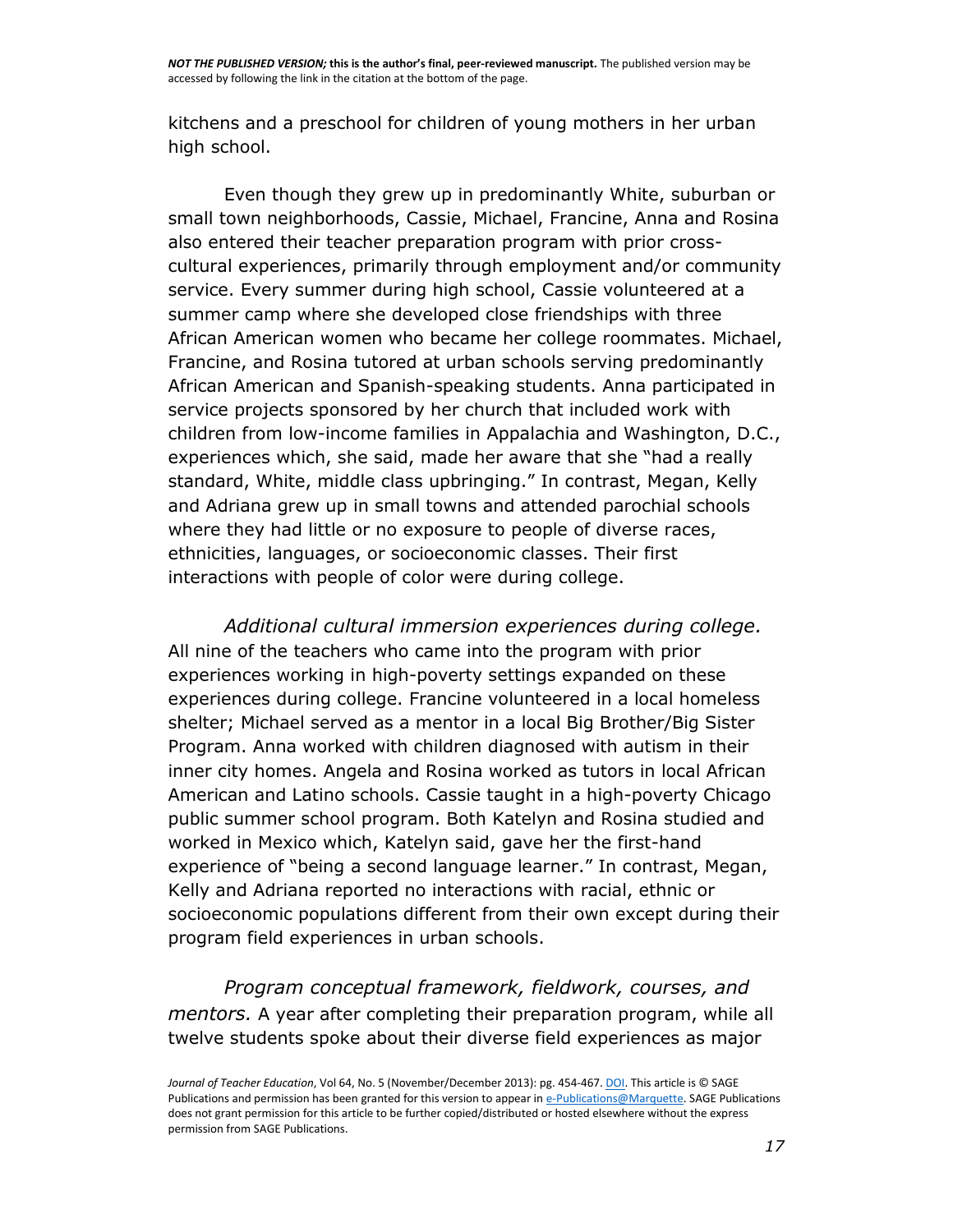influences on their socially just teaching, only the eight teachers whose teaching included culturally responsive, consciousness raising and/or advocacy practices, also cited the program's social justice theme and specific course content and instructors that challenged their thinking about students and schools. Michael mentioned readings by Gloria Ladson-Billings and Paulo Freire that pulled him out of his "comfort zone." Anna said that her educational policy course work and readings "really opened my eyes to the inequalities in education." She explained that this view was reinforced by her field experiences in various schools serving different socioeconomic classes where she saw disparities in resources, teaching methods, and what students were able to do. Francine recalled writings by Jonathan Kozol that inspired her to want to work with students "in difficult situations and difficult schools" and not go there to be a "superhero" but to simply work with kids to "bring the best out in them."

Cassie remembered how her cooperating teacher in student teaching "creatively met the needs of English language learners" and students with diagnosed learning disabilities and said that she was using many of those methods in her first year of teaching special education in a school serving a large number of English language learners. Michael spoke about being placed in student teaching with "two phenomenal history teachers" from whom he learned "so much about the reality of day to day urban education," including "how to deal with bureaucracy and the importance of collaboration and flexibility." Francine mentioned two course instructors and two supervising teachers who "were such wonderful role models" for urban teaching: "I learned from them that if we're not optimistic, if we don't set up a positive classroom, a hopeful classroom, and a safe classroom, very little learning will happen."

In contrast, when asked about important teacher education program influences on their teaching, Megan, Adriana, Kelly made no mention of course content, readings, instructors, or mentors. In fact, two of them said that they found the courses somewhat repetitive. Adriana explained that the program "really drills into you the idea of multicultural education, being open and accepting to all different backgrounds of students, but I think that I heard the same text, the same stories, the same lecture [and] I had the same discussion in

*Journal of Teacher Education*, Vol 64, No. 5 (November/December 2013): pg. 454-467[. DOI.](http://dx.doi.org/10.1177/0022487113494845) This article is © SAGE Publications and permission has been granted for this version to appear i[n e-Publications@Marquette.](http://epublications.marquette.edu/) SAGE Publications does not grant permission for this article to be further copied/distributed or hosted elsewhere without the express permission from SAGE Publications.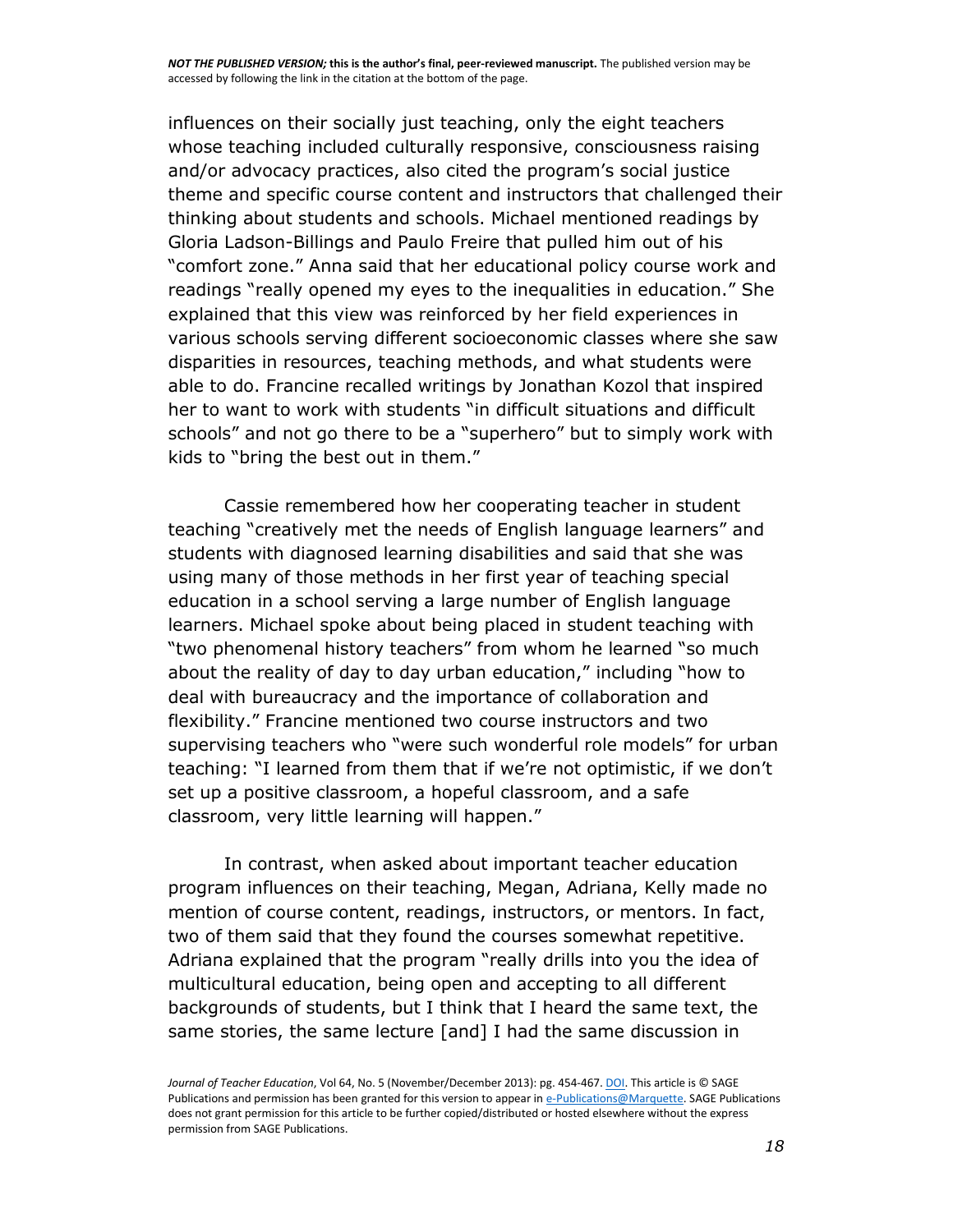classes probably ten times." While Jeremy remembered a diversity class that he took with its interesting discussions on controversial topics, he recalled that the course didn't change his thinking but reinforced his belief that "our society blows differences out of proportion and really, we're all basically the same."

In contrast to the other eight teachers, Megan, Adriana, Kelly, and Jeremy spoke primarily about the field experiences that had made a lasting impression. Megan, Adriana, and Kelly valued the experiences because, in Megan's words, they put them with "populations that I wasn't familiar with." When pressed further, however, on how her field experiences had changed her, Megan expressed a disturbingly deficit view of clients at a shelter for women and children, suggesting that her previous impressions of diverse populations were only reinforced rather than changed by this experience:

Just seeing how those people had to live and then seeing these kids . . . changed my whole outlook. . . . These moms who were pregnant and who had an infant and a toddler and . . . two other kids in school . . . somewhere made these choices. . . . Did her family fail her? Did the community fail her? Not to say that her life is gone, but I don't think her life is as good as it could be and I think that's sad. . . . I saw these kids who were four and couldn't speak yet. . . . Maybe their Mom doesn't know that you're supposed to read to your kids. I thought everybody knew that.

*Support during the first year of teaching.* As seen in Table 3, in contrast to the four individually-oriented teachers, who saw socially just teaching only as caring, all eight of the other teachers reported various sources of support in their first year of teaching. Both Cassie and Francine were part of urban teacher corps program cohorts (in different cities) that met frequently and had mentors available for support. They also felt strengthened in their socially just teaching as they worked on advanced degrees in special education (Cassie) and English Language Learning (Francine). Francine noted: "I am able to reflect with other teachers who have the same passion and the same drive and the same willingness to put [themselves] out there to teach in more challenging situations." Angela was excited that her coworkers "are so involved in the students' lives" and that they often collaborate with each other on lesson planning and team teaching.

Journal of Teacher Education, Vol 64, No. 5 (November/December 2013): pg. 454-467. **DOI.** This article is © SAGE Publications and permission has been granted for this version to appear i[n e-Publications@Marquette.](http://epublications.marquette.edu/) SAGE Publications does not grant permission for this article to be further copied/distributed or hosted elsewhere without the express permission from SAGE Publications.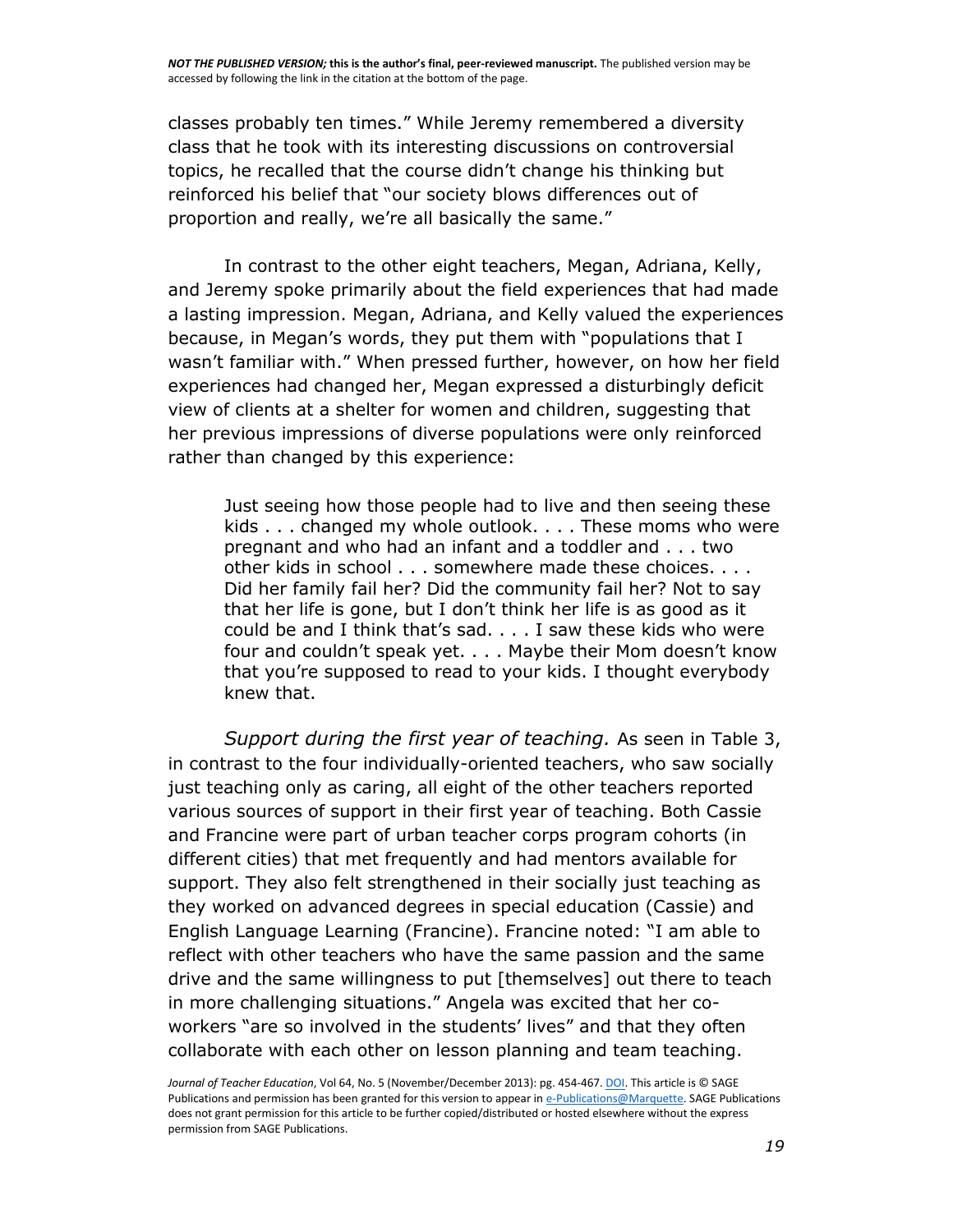Michael described how he was inspired by being "surrounded by people who are really good at what they do." Don credited his "phenomenal" administrators and colleagues for supporting him at times when he felt "clueless." Anna, Rosina, and Katelyn discussed the comforts of working in small urban charter schools where faculty and administrators share a common vision.

## **Limitations**

This study's limitations must be acknowledged. Because it focused only on 12 teachers from one teacher preparation program, generalizations to larger populations cannot be made. In addition, although the reports of supervisors and cooperating teachers were used as supporting evidence, primary data sources were self-reports. Also, the important question of how these 12 teachers were impacting their students' learning still remains. Nevertheless, these first-hand accounts about socially just teaching practices from urban teachers who came from the same justice-oriented teacher preparation program suggest several implications for practice and future research in justiceoriented teacher education.

## **Discussion and Implications**

In a discussion of why teachers often find it difficult to enact critically relevant pedagogy, Ladson-Billings (2006) wrote, "The first problem teachers confront is believing that successful teaching for poor students of color is primarily about 'what to do'" (p.34). Instead, she suggests, "the problem is rooted in how we think" (p. 34). This study strongly supports the importance that Ladson-Billings and others (Chubbuck, 2010; Valenzuela, 1999) put on the analytical frameworks that teachers use to inform their practice. As shown in Figure 1, an individual orientation (I) toward professional reflection and judgment limits possible choices of teaching practices in a given situation and may lead to deficit thinking about individual students. Use of both an individual and structural orientation (I/S) *with emphasis on the individual* will lead the teacher to recognize students as members of particular racial, ethnic, linguistic, and socioeconomic groups and widen the repertoire of potential teaching practices, including many of the CRT practices discussed earlier (Gay, 2000; Irvine, 2003; Ladson-

*Journal of Teacher Education*, Vol 64, No. 5 (November/December 2013): pg. 454-467[. DOI.](http://dx.doi.org/10.1177/0022487113494845) This article is © SAGE Publications and permission has been granted for this version to appear i[n e-Publications@Marquette.](http://epublications.marquette.edu/) SAGE Publications does not grant permission for this article to be further copied/distributed or hosted elsewhere without the express permission from SAGE Publications.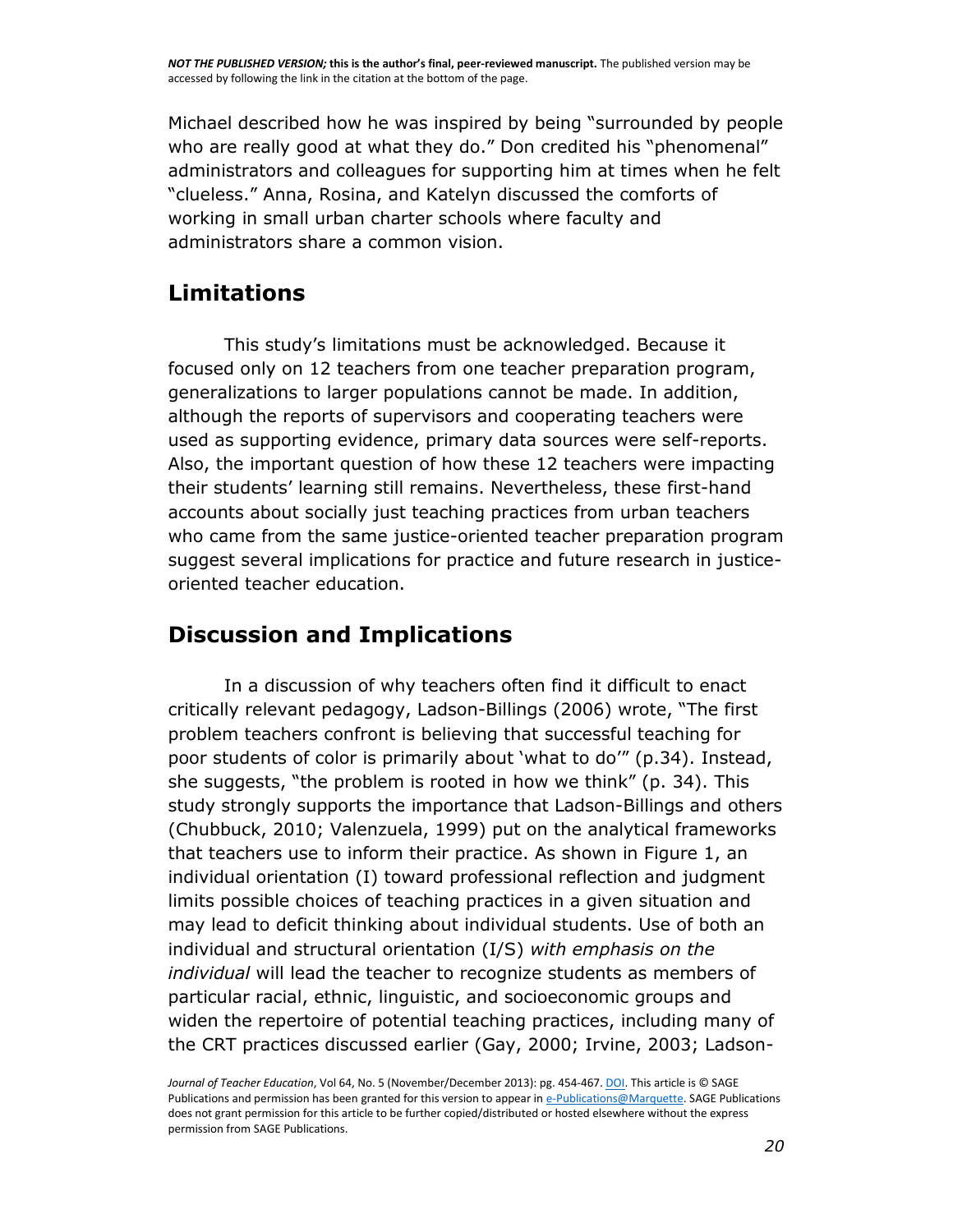Billings, 2001; Morrison, Robbins & Rose, 2008; Villegas & Lucas, 2002). However, as seen in Figure 1, the I/S teachers were not choosing the social and political activism advocated by many justiceoriented teacher educators (Cochran-Smith, et al., 2009; Picower, 2011; Zeichner & Flessner, 2009) and critical care theorists (Roberts, 2010; Rolon-Dow, 2005).

In addition to calling attention to the importance of conceptual frameworks for socially just teaching and how they relate to choice of teaching practices, this study supports others that have highlighted what types of experiences work together to shape and sustain socially just teachers: 1) significant cross-cultural experiences before and during teacher preparation, 2) program course work and field experiences grounded in a clear vision of justice-oriented teaching; and 3) on-the-job supports. These experiences suggest several ways that teacher educators might foster the development of more structurally-oriented socially just teachers.

## *Expand Opportunities for Cross-cultural Experiences*

All of the teachers in this study who exhibited at least some structural orientation toward socially just teaching came into their preparation program with significant cross-cultural experiences, a finding which lends support to other studies that have linked strong prior cross-cultural experiences to growth in commitment to social justice and urban teaching (Adams, Bondy, & Kuhel, 2005; Garmon 2004; Taylor & Frankenberg, 2009). In light of this finding, justiceoriented programs should consider making prior cross-cultural experiences a consideration for program admission. This does not mean that only those incoming students with prior cross-cultural experiences should be admitted. Rather, *more* students with significant cross-cultural background experiences and more students of color should be recruited in order to create a critical mass of candidates who could support each other's development of a more structural orientation to socially just teaching.

In addition to prior cross-cultural experiences, all of the teachers who had at least some structural orientation toward socially just teaching by the end of their first year of teaching had served in

*Journal of Teacher Education*, Vol 64, No. 5 (November/December 2013): pg. 454-467[. DOI.](http://dx.doi.org/10.1177/0022487113494845) This article is © SAGE Publications and permission has been granted for this version to appear i[n e-Publications@Marquette.](http://epublications.marquette.edu/) SAGE Publications does not grant permission for this article to be further copied/distributed or hosted elsewhere without the express permission from SAGE Publications.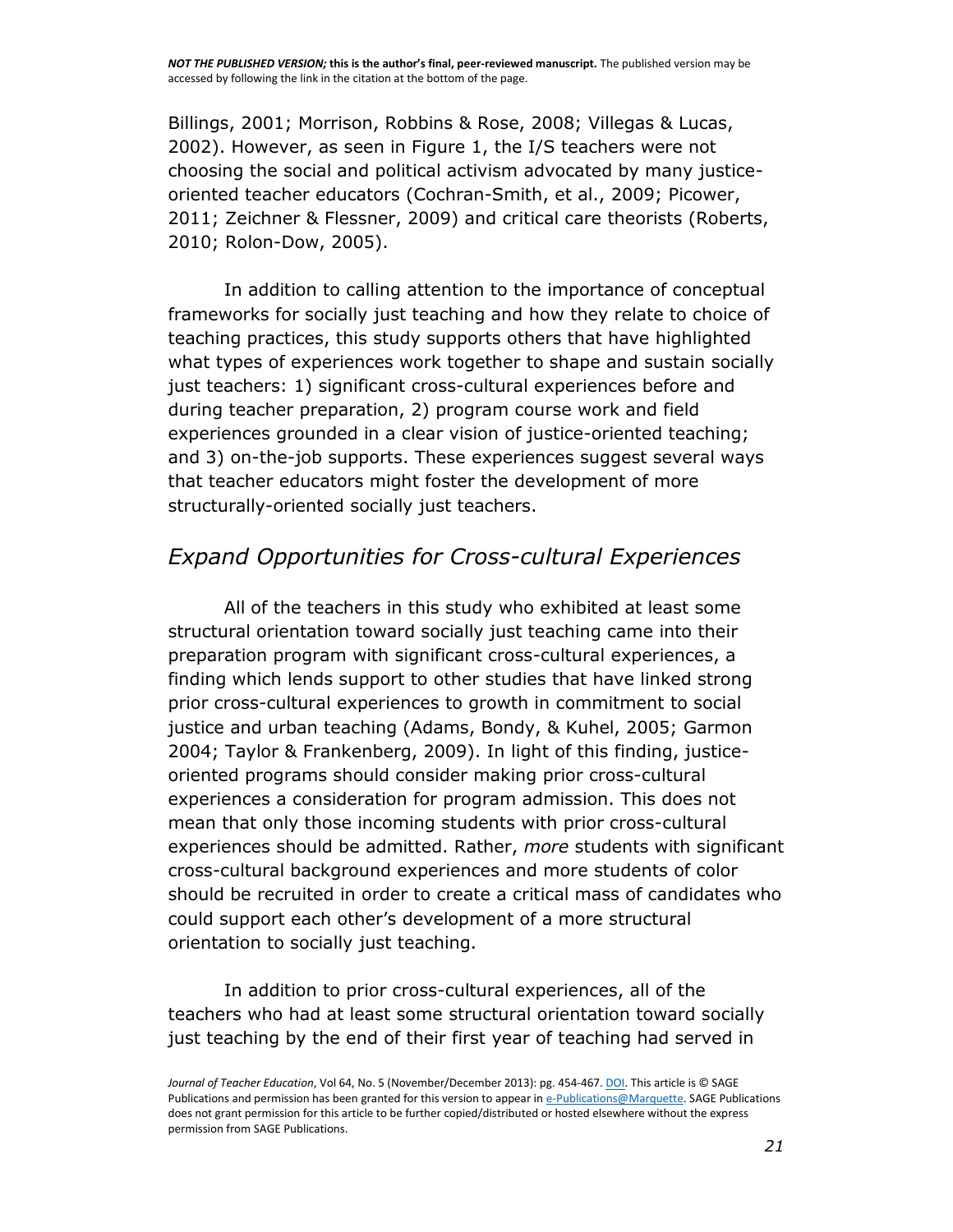high-poverty communities through community service or employment during their preparation program that went above and beyond what was required; on the other hand, three of the four teachers with only an individual orientation toward socially just teaching did not report such experiences. This interesting finding substantiates the urgings by many teacher educators that students, particularly those who enter their program with little or no cross-cultural experiences, be offered opportunities for significant community immersion experiences adjacent to their formal teacher education program (Ladson-Billings, 2001; Zeichner, 2010). While such experiences in themselves might not produce the structural level of understanding that is an important part of socially just teaching (as in the case of Jeremy), and (as in the case of Megan) while such experiences could actually reinforce stereotypes about "other" cultures (Hollins & Torres Guzman, 2005), such experiences, with appropriate guidance from teacher educators, could be explicitly linked to culturally responsive teaching, justiceoriented curriculum design, and advocacy. While it is hard to predict whether more guided immersion experiences would have been transformative for Megan, Adriana and Kelly, a number of studies on community-based immersion and service learning experiences (Adams, Bondy & Kuhel, 2005; Coffey, 2010; Conner, 2010) suggest that they can be, as long as they are combined with carefully designed activities.

#### *Include All Teacher Educators in a Common Program Vision around Social Justice*

This study suggested that some candidates came in with more receptiveness and readiness than others to develop a more structural orientation toward socially just teaching. On the other hand, the significant variation in the ways that these teachers were conceptualizing social justice may also be saying something about our program's coherence and ability to scaffold all candidates at various levels of development toward a more structurally-oriented view of socially just teaching practice. The full-time faculty, adjunct faculty, school-based mentor teachers, and university supervisors who work in our program may not share the same vision for socially just teaching and the orientations and practices that support it. Justice-oriented teacher education programs need to provide frequent opportunities for

Journal of Teacher Education, Vol 64, No. 5 (November/December 2013): pg. 454-467. **DOI.** This article is © SAGE Publications and permission has been granted for this version to appear i[n e-Publications@Marquette.](http://epublications.marquette.edu/) SAGE Publications does not grant permission for this article to be further copied/distributed or hosted elsewhere without the express permission from SAGE Publications.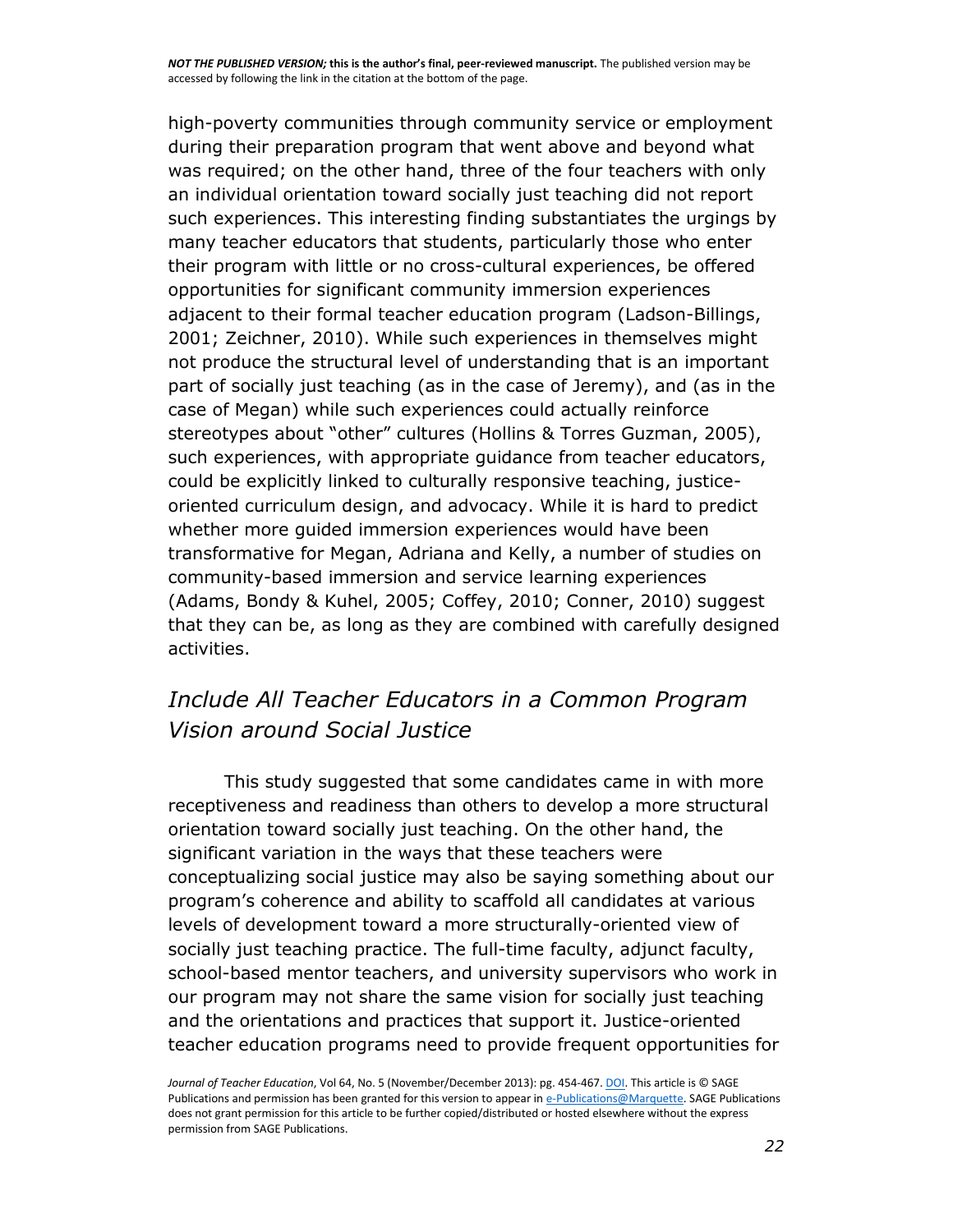these various educators in the program to collaborate on a vision for socially-just teaching through common readings and discussions and also agree on signature justice-oriented teaching practices that they want to see and assess in their exiting graduates – e.g., drawing from students' cultural "funds of knowledge" (Rodriguez, 2012) to teach traditional school subjects (as Angela and Don did); involving students in consciousness-raising discussions and debates on justice-related topics (as Rosina and Anna did); or engaging in equity-oriented advocacy (Athanases & Oliveira, 2008) (as seen in Cassie and Francine). Programs then need to provide students with ample opportunities to try out these teaching practices, get explicit feedback, and self-assess their own use of them within the broader, structural goals of socially just teaching.

#### *Provide Ongoing Support for Graduates*

As seen in Table 3, it was notable that all eight of the teachers who used both individual and structural frameworks to think about socially just teaching reported significant access to and help from colleagues (Angie, Michael, Don), administrators (Anna, Rosina, Katelyn), and/or support groups (Cassie, Francine) during their first year of teaching, while those teachers who were using only an individually-oriented framework to think about their teaching practices teaching did not. This strong finding lends support to other recent studies that have indicated that a variety of supports for new teachers are necessary to sustain the development of structurally-oriented socially just teachers (Agarwal, etal, 2010; Picower, 2011; Puig & Recchia, 2012; Ritchie, 2012).

Given that need for strong support in the early years of teaching, justice-oriented teacher educators need to think about how they can help sustain a more structural orientation toward socially just teaching in their graduates even if they are isolated in schools where low expectations, deficit perspectives and emphasis on management and control are the norm (Flores, 2007). They could create online resources that include chat rooms, curriculum materials and video examples of novice and veteran teachers who effectively combine CRT, consciousness-raising, and advocacy on behalf of their students. They could sponsor book clubs, critical inquiry, and/or action research

*Journal of Teacher Education*, Vol 64, No. 5 (November/December 2013): pg. 454-467[. DOI.](http://dx.doi.org/10.1177/0022487113494845) This article is © SAGE Publications and permission has been granted for this version to appear i[n e-Publications@Marquette.](http://epublications.marquette.edu/) SAGE Publications does not grant permission for this article to be further copied/distributed or hosted elsewhere without the express permission from SAGE Publications.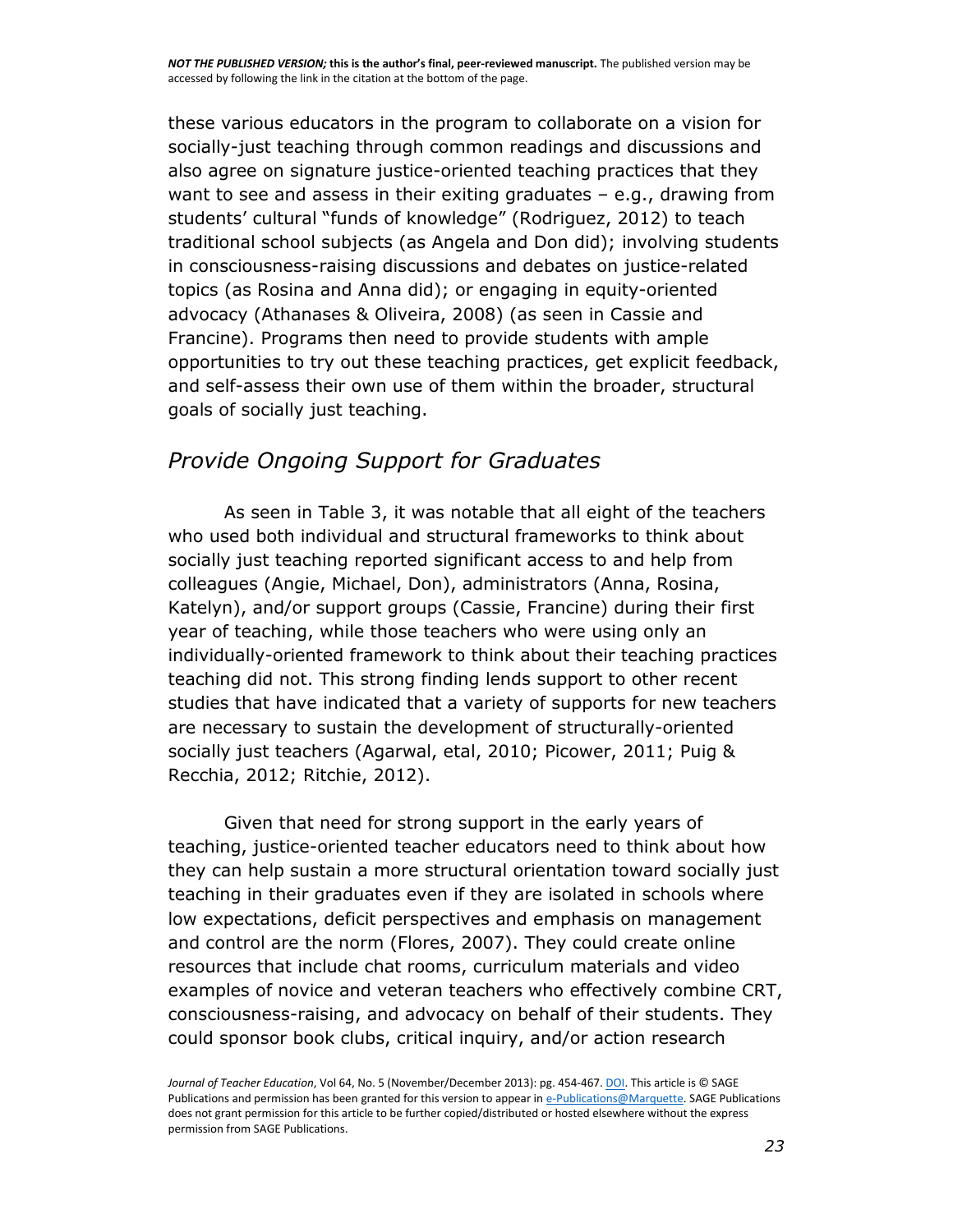groups that challenge teachers to continue their development as socially just teachers after graduation. Several studies attest to the power of such projects (Flores, 2007; Quartz & TEP Group, 2003; Picower, 2011). Finally, they could collaborate with schools and school districts on targeted professional development and coaching aimed at strengthening teachers' sociocultural consciousness and socially just teaching practices (Philipott & Dagenais, 2012).

## **Future Study**

This study raises many possibilities for future research. Since this was an exploratory self-study that relied largely on self-report, the next step in research needs to be larger-scale, longitudinal studies that follow more structurally-oriented graduates of justice-oriented teacher education programs into their classrooms and which draw from multiple sources of data to see how they are impacting their students' learning (classroom observations, curriculum materials, lesson plans, student work samples, assessment data). Also, given the low retention rates of urban teachers (Ingersoll, 2003), future studies need to look at how more structurally-oriented socially just teachers can be supported and sustained over time. In addition to more study on the influence of the various experiences outlined in this article, **s**tudy of other factors which most likely play a role in the development of more structurally-oriented socially just teachers is needed. For example, what dispositions, beliefs (religious, political), and/or values promote the development of a more structural orientation to socially just teaching? How do various dispositions, beliefs, and values interact with the experiences explored in this study? What disciplinary knowledge and understandings in the social sciences are needed to develop the necessary interpretive frameworks needed for a more structural orientation to socially just teaching?

## **Conclusion**

Given the usual challenges in one's first year of teaching, the structurally-oriented advocacy found in Cassie, Francine, and Michael was remarkable. It appears that their rich cross-cultural experiences before and during the program, their program experiences, and onthe-job supports coalesced in ways that led to and encouraged their

Journal of Teacher Education, Vol 64, No. 5 (November/December 2013): pg. 454-467. **DOI.** This article is © SAGE Publications and permission has been granted for this version to appear i[n e-Publications@Marquette.](http://epublications.marquette.edu/) SAGE Publications does not grant permission for this article to be further copied/distributed or hosted elsewhere without the express permission from SAGE Publications.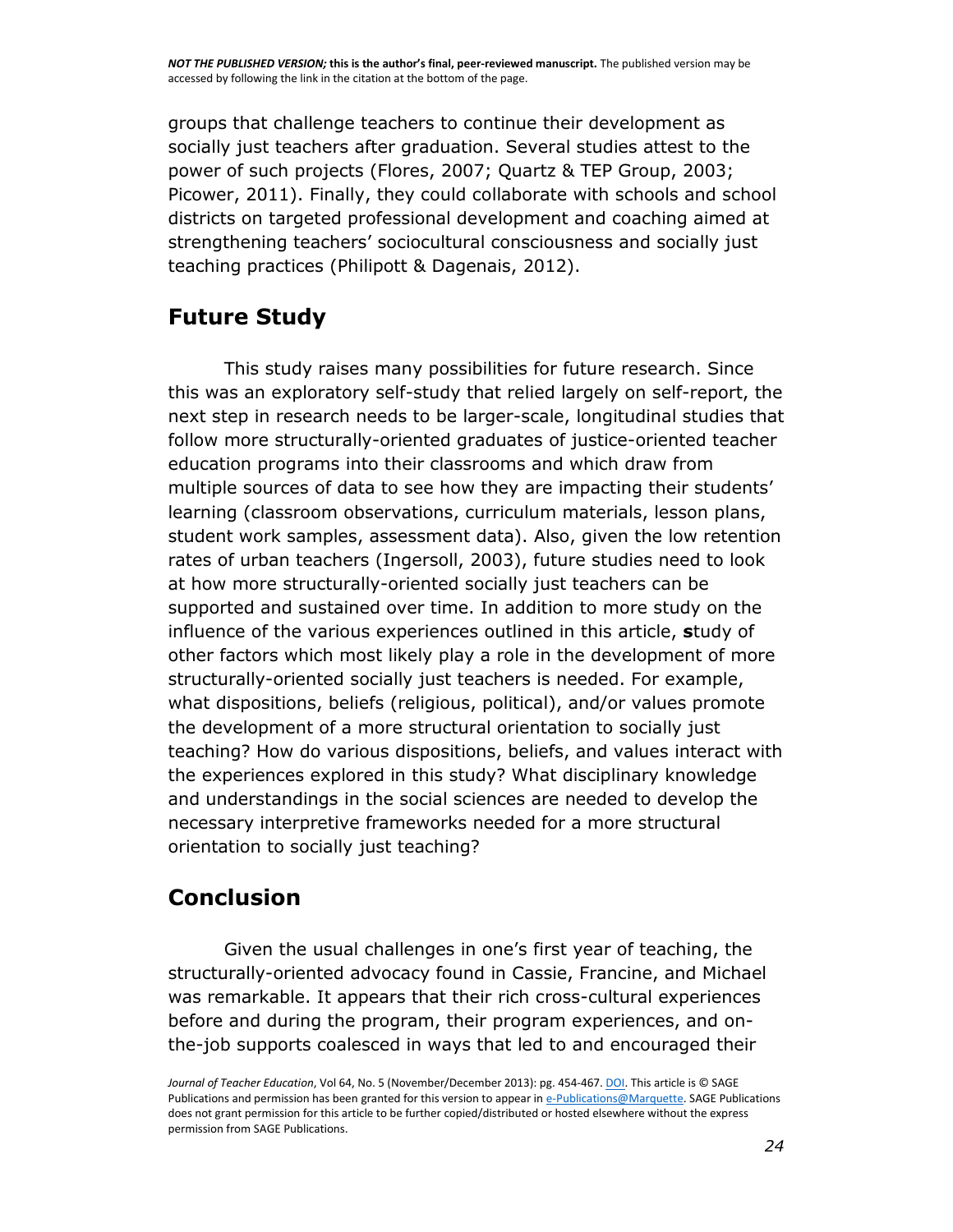early embrace of both individually- and structurally-oriented reflection and teaching practices. Knowing that these multiple factors need to come together for socially just teaching, teacher educators across many justice-oriented programs need to discuss and study how they can be more deliberate in their efforts to tap into the prior experiences of all of their candidates. They also need to explore how they can more strategically tailor course work, field work, and mentoring in ways that address the various needs and readiness of candidates to develop as socially just teachers across the continuum of pre-service and inservice teacher education.

#### **References**

- Adams, A., Bondy, E., & Kuhel, K. (2005). Preservice teacher learning in an unfamiliar setting. *Teacher Education Quarterly*, *32*(2), 41-62.
- Agarwal, R., Epstein, S., Oppenheim, R., Oyler, C., & Sonu, D. (2010). From ideal to practice and back again: Beginning teachers for social justice. *Journal of Teacher Education*, *61*(3), 237-247.
- Athanases, S.Z., & Oliveira, L.C. (2008). Advocacy for equity in classrooms and beyond: New teachers' challenges and responses. *Teachers College Record*, *110*(1), 64-104.
- Beauboeuf-Lafontant, T. (2005). Womanist lessons for reinventing teaching. *Journal of Teacher Education*, *56*(5), 436-445.
- Castro, A. J. (2010). Themes in the research on preservice teachers' views of cultural diversity: Implications for researching millennial preservice teachers. *Educational Researcher*, *39*(3), 198-210.
- Chubbuck, S. M. (2010). Individual and structural orientations in socially just teaching: Conceptualization, implementation, and collaborative effort. *Journal of Teacher Education, 61*(3), 197-210.
- Cochran-Smith, M., Shakman, K., Jong, C., Terrell, D., Barnatt, J., & McQuillan, P. (2009). Good and just teaching: The case for social justice in teacher education. *American Journal of Education*, *115*(3), 347-377.
- Coffey, H. (2010). '*They* taught *me*': The benefits of early community-based field experiences in teacher education. *Teaching and Teacher Education*, *26*, 335-342.
- Conner, J. O. (2010). Learning to unlearn: How a service-learning project can help teacher candidates to reframe urban students. *Teaching and Teacher Education*, *26*, 1170-1177.
- Corbin, J. M., & Strauss, A. (2008). *Basics of qualitative research: Techniques and procedures for developing grounded theory.* Thousand Oaks, CA: Sage.

*Journal of Teacher Education*, Vol 64, No. 5 (November/December 2013): pg. 454-467[. DOI.](http://dx.doi.org/10.1177/0022487113494845) This article is © SAGE Publications and permission has been granted for this version to appear i[n e-Publications@Marquette.](http://epublications.marquette.edu/) SAGE Publications does not grant permission for this article to be further copied/distributed or hosted elsewhere without the express permission from SAGE Publications.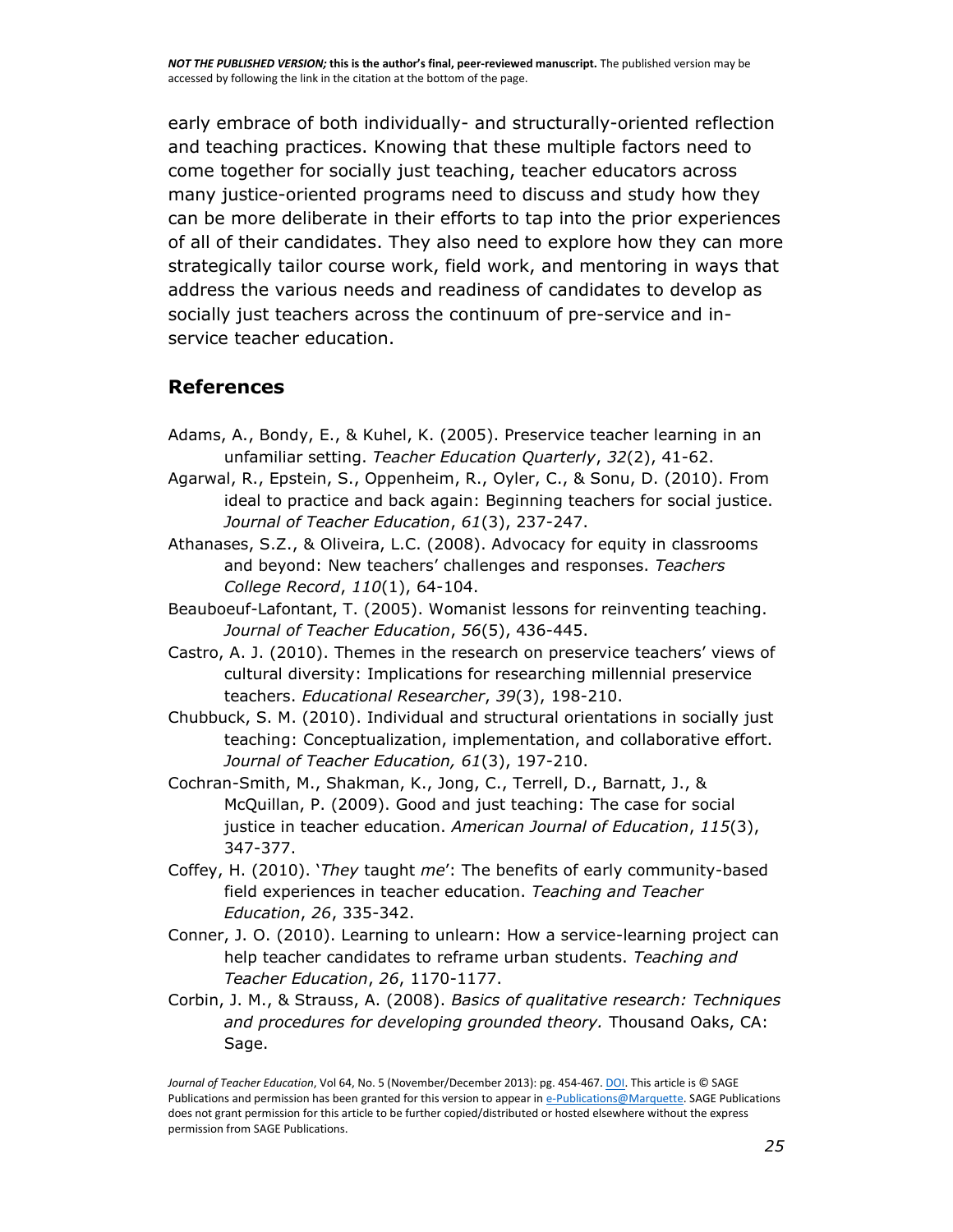- Flores, M. T. (2007). Navigating contradictory communities of practice in learning to teach for social justice. *Anthropology & Education Quarterly*, *38*(4), 380-402.
- Freedman, S. W., & Appelman, D. (2009). 'In it for the long haul': How teacher education can contribute to teacher retention in high-poverty, urban schools. *Journal of Teacher Education*, *60(3), 323-337.*
- Garmon, M. A. (2004). Changing preservice teachers' attitudes/beliefs about diversity: What are the critical factors? *Journal of Teacher Education*, *55*(3), 201-213.
- Gay, G. (2000). *Culturally responsive teaching: Theory, research, and practice*. New York: Teachers College Press.
- Gonzalez, N., Moll, L. C., & Amanti, C. (Eds.). (2005*). Funds of knowledge: Theorizing practices in households, communities, and classrooms*. Mahwah, NJ: Lawrence Erlbaum.
- Hollins, E. R., & Torres Guzman, M. (2005). Research on preparing teachers for diverse populations. In M. Cochran-Smith & K. Zeichner (Eds.), *Studying teacher education: The report of the AERA Panel on Research and Teacher Education* (pp. 477-544). Mahwah, NJ: Lawrence Erlbaum.
- Ingersoll, R. (2003). *Is there really a teacher shortage? A report cosponsored by the Center for Study of Teaching and Policy and the Center for Policy Research in Education*. Seattle, WA: University of Washington, Center for the Study of Teaching and Policy.
- Irvine, J. J. (2003). *Educating teachers for a diverse society: Seeing with the cultural eye*. New York: Teachers College Press.
- Kapustka, K. M., Howell, P., Clayton, C. D., & Thomas, S. (2009). Social justice in teacher education: A qualitative content analysis of NCATE conceptual frameworks. *Equity & Excellence in Education*, *42*(4), 489- 505.
- Kaur, B. (2012). Equity and social justice in teaching and teacher education. *Teaching and Teacher Education*, *28*, 485-492.
- Ladson-Billings, G. (1995). Towards a theory of culturally relevant pedagogy. *American Educational Research Journal*, *32*(3), 465-491.
- Ladson-Billings, G. (1996). 'Yes, but how do we do it?' Practicing culturally relevant pedagogy. In J. Landsman, & C.W. Lewis (Eds.), *White teachers, diverse classrooms: A guide to building inclusive schools, promoting high expectations and eliminating racism* (pp. 29-42). Sterling, VA: Stylus.
- Ladson-Billings, G. (2001). *Crossing over to Canaan: The journey of new teachers into diverse classrooms.* San Francisco: Jossey-Bass.
- Ladson-Billings, G. (2009). *The dreamkeepers: Successful teachers of African-American Children* (2nd ed.). San Francisco, CA: Jossey-Bass.

*Journal of Teacher Education*, Vol 64, No. 5 (November/December 2013): pg. 454-467[. DOI.](http://dx.doi.org/10.1177/0022487113494845) This article is © SAGE Publications and permission has been granted for this version to appear i[n e-Publications@Marquette.](http://epublications.marquette.edu/) SAGE Publications does not grant permission for this article to be further copied/distributed or hosted elsewhere without the express permission from SAGE Publications.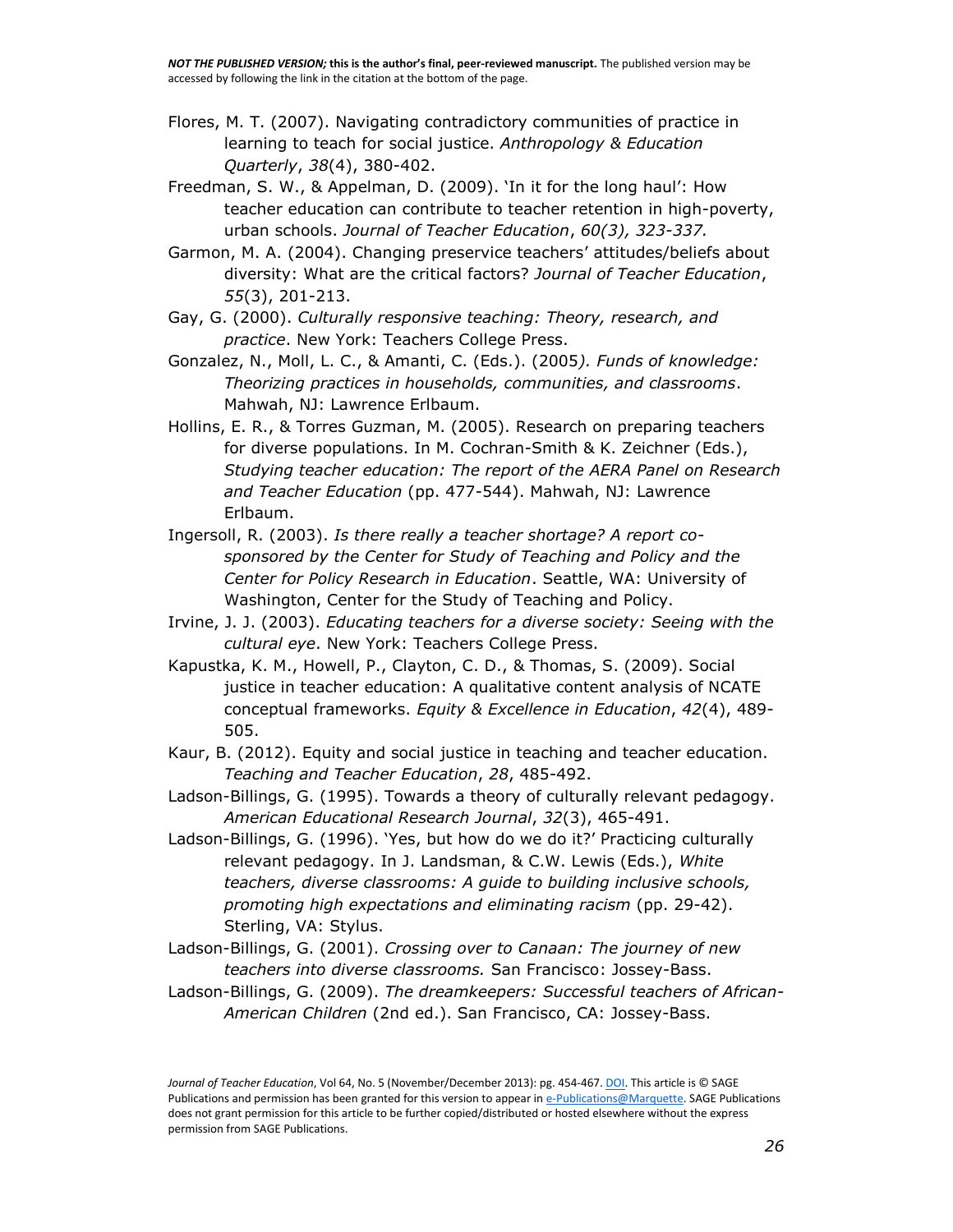- Lincoln, Y. S., & Guba, E. G. (1985). *Naturalistic inquiry*. Beverly Hills, CA: Sage.
- McDonald, M. (2007). The joint enterprise of social justice teacher education. *Teachers College Record*, *109*(8), 2047-2081.
- Miles, M. B., & Huberman, A. M. (1994). *Qualitative data analysis: An expanded sourcebook* (2nd ed.). Newbury Park, CA.

Morrison, K. A., Robbins, H.S., & Rose, D.G. (2008). Operationalizing culturally relevant pedagogy: A synthesis of classroom-based research, *Equity & Excellence in Education*, *41(4), 433-452.* 

- Nieto, S. (Ed.) (2005). *Why We Teach*. New York: Teachers College Press.
- Noddings, N. (2005). *The challenge to care in schools: An alternative approach to education* (2nd ed.). New York: Teachers College Press.
- Philpott, R., & Dagenais, D. (2012). Grappling with social justice: Exploring new teachers' practice and experiences. *Education, Citizenship and Social Justice*, *7*(1), 85-99.
- Picower, B. (2011). Resisting compliance: Learning to teach for social justice in a neoliberal context. *Teacher's College Record*, *113*(5), 1105-1134.
- Quartz, K. H., & TEP Research Group (2003). 'Too angry to leave': Supporting new teachers' commitment to transform urban schools. *Journal of Teacher Education*, *54*(2), 99-111.
- Puig, V.I., & Recchia, S. L. (2012). Urban advocates for young children with special needs: First-year early childhood teachers enacting social justice. *The New Educator*, *8*, 258-277.
- Ritchie, S. (2012). Incubating and sustaining: How teacher networks enable and support social justice education*. Journal of Teacher Education, 63*(2), 120-131.
- Roberts, M. A. (2010). Toward a theory of culturally relevant critical teacher care: African American teachers' definitions and perceptions of care for African American students*. Journal of Moral Education*, *39*(4), 449- 467.
- Rodriguez, G. M. (2013). Power and agency in education: Exploring the pedagogical dimensions of funds of knowledge. *Review of Research in Education*, *37*, 87-120.
- Rolon-Dow, R. (2005). Critical care: A (color-full) analysis of care narratives in the schooling experiences of Puerto Rican girls. *American Educational Research Journal*, *42*(1), 77-111.
- Stake, R. E. (1995). *The Art of Case Study Research*. Thousand Oaks, CA: Sage.
- Taylor, A., & Frankenberg, E. (2009). Understanding prospective teachers' commitment to urban education*. Equity and Excellence in Education*, *42*(3), 327-346.
- Valenzuela, A. (1999). *Subtractive schooling: U.S.-Mexican Youth and the Politics of Caring.* Albany, NY: SUNY Press.

*Journal of Teacher Education*, Vol 64, No. 5 (November/December 2013): pg. 454-467[. DOI.](http://dx.doi.org/10.1177/0022487113494845) This article is © SAGE Publications and permission has been granted for this version to appear i[n e-Publications@Marquette.](http://epublications.marquette.edu/) SAGE Publications does not grant permission for this article to be further copied/distributed or hosted elsewhere without the express permission from SAGE Publications.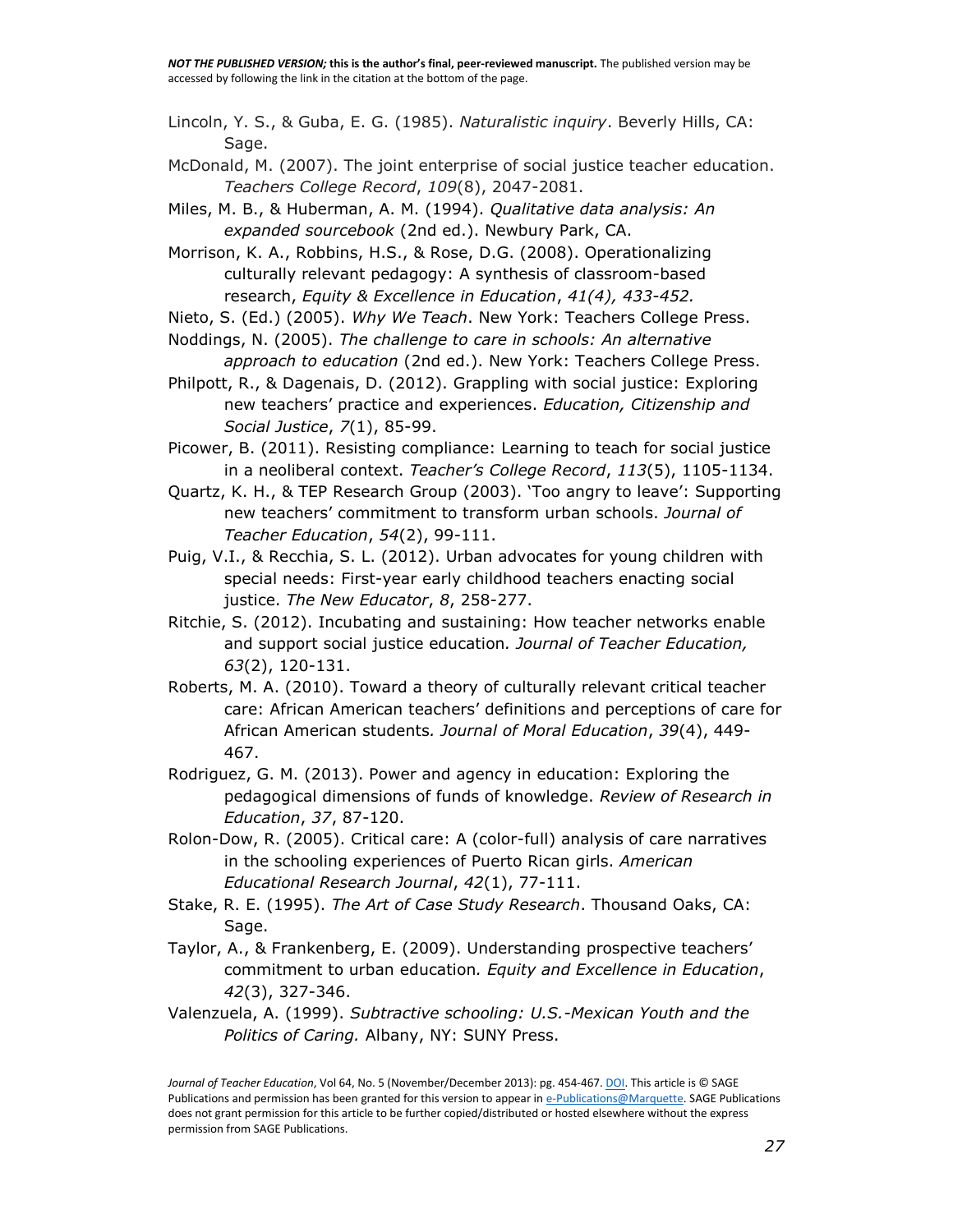- Villegas, A. M., & Lucas, T. (2002). Preparing culturally responsive teachers: Rethinking the Curriculum. *Journal of Teacher Education*, *53*(1), 20- 32.
- Yin, R. (2003). *Case study research: Design and methods* (3rd ed.). Newbury Park, CA: Sage.
- Zeichner, K. M., & Flessner, R. (2009). Educating teachers for social justice. In K. M. Zeichner (Ed.), *Teacher education and the struggle for social justice* (pp. 24-43). New York: Routledge.

*Journal of Teacher Education*, Vol 64, No. 5 (November/December 2013): pg. 454-467[. DOI.](http://dx.doi.org/10.1177/0022487113494845) This article is © SAGE Publications and permission has been granted for this version to appear i[n e-Publications@Marquette.](http://epublications.marquette.edu/) SAGE Publications does not grant permission for this article to be further copied/distributed or hosted elsewhere without the express permission from SAGE Publications.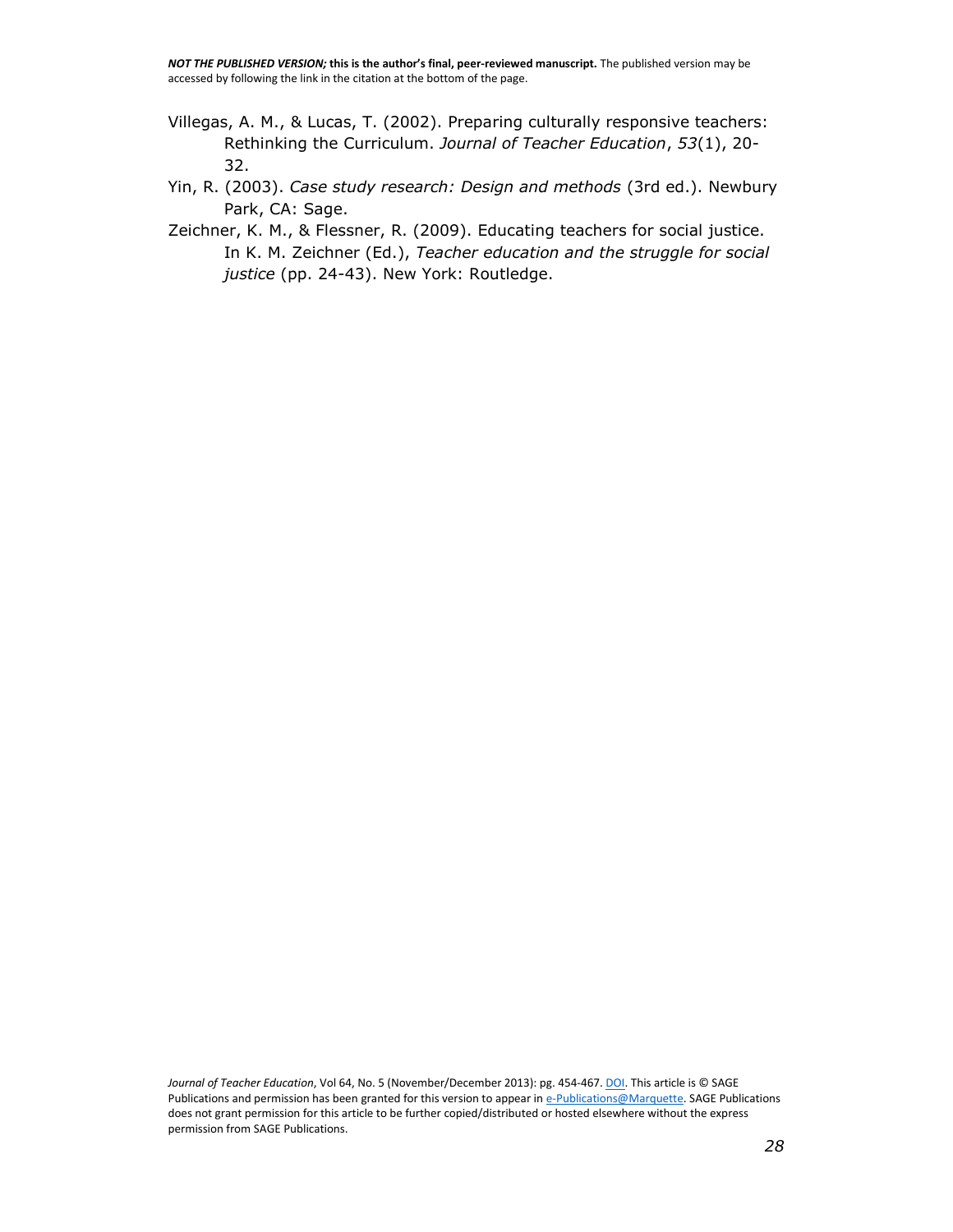#### **Appendix A**

#### **Interview Protocol after Student Teaching/First Year of Teaching**

- 1. Where do you intend to teach/Where are you currently employed?
- 2. Why are you choosing to teach in this school or community?
- 3. As you think back to your teacher education program, what resonates the most for you?
- 4. Describe how your knowledge/beliefs about teaching diverse students in urban schools has changed during your teacher education program/during your first year of teaching.
- 5. Describe how your knowledge/ beliefs about the role of teachers has changed during your teacher education program/during your first year of teaching.
- 6. How do you define teaching for social justice?
- 7. Describe some specific examples of your socially just teaching practices.
- 8. What specific courses, readings, instructors, field experiences, or other experiences in or out of your teacher preparation program have had the greatest impact on your teaching for social justice?
- 9. *lst interview only*: What experiences BEFORE coming to college have had the greatest impact on your knowledge, attitudes, and skills related to teaching for social justice? *2nd interview only*: What experiences AFTER your teacher education program have had the greatest impact on your knowledge, attitudes, and skills related to teaching for social justice?
- 10. What suggestions do you have for making our program stronger in its efforts to develop socially just teachers?

*Journal of Teacher Education*, Vol 64, No. 5 (November/December 2013): pg. 454-467[. DOI.](http://dx.doi.org/10.1177/0022487113494845) This article is © SAGE Publications and permission has been granted for this version to appear i[n e-Publications@Marquette.](http://epublications.marquette.edu/) SAGE Publications does not grant permission for this article to be further copied/distributed or hosted elsewhere without the express permission from SAGE Publications.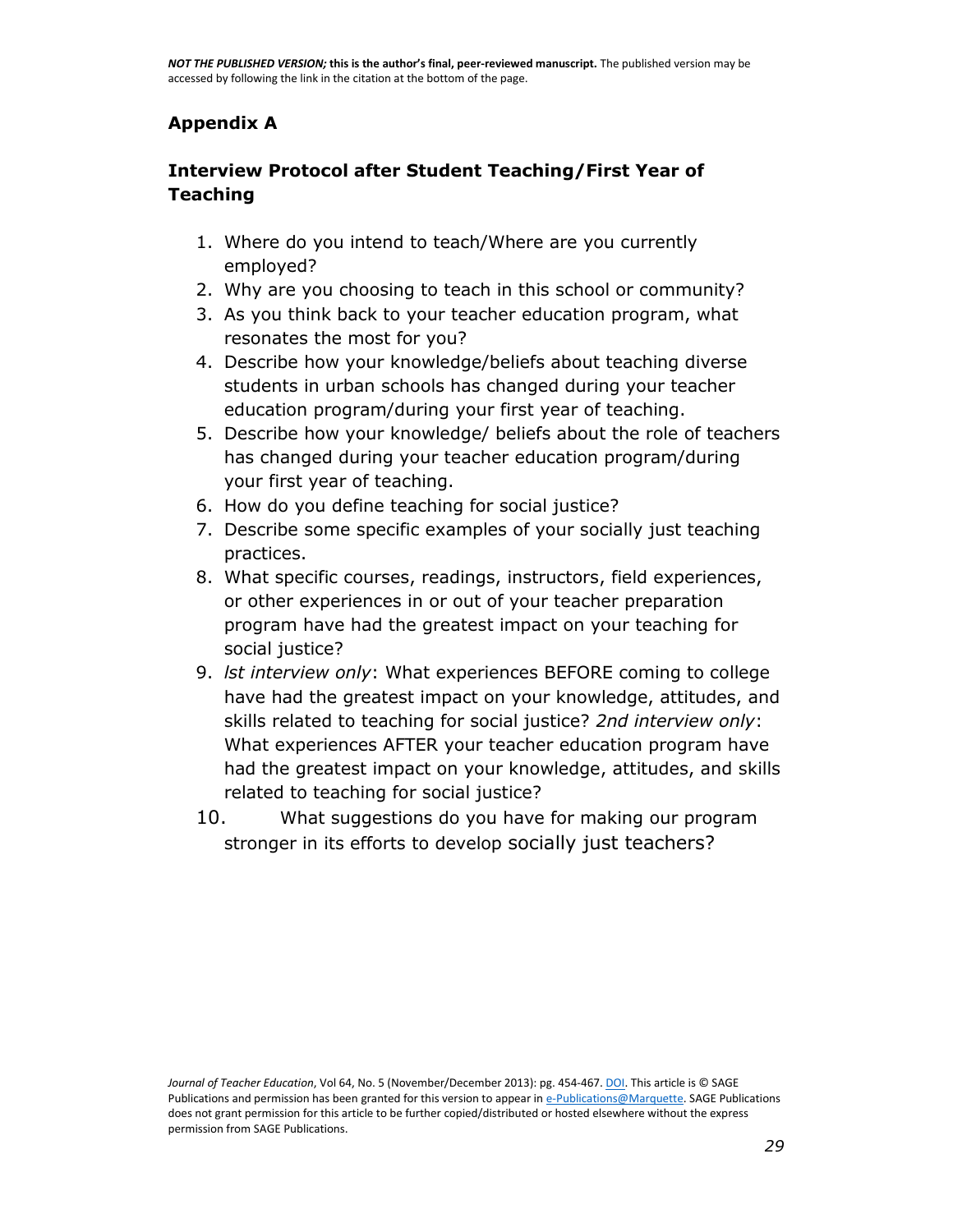#### **Appendix B**

#### **Demographic Information Sheet**

- 1. Gender (circle one): Female Male
- 2. Age: \_\_\_\_ years
- 3. To which Racial Group(s) do you belong: (Check One):

\_\_\_Black or African American

\_\_\_Hispanic American/Latino

\_\_\_Native American, American Indian, Alaska Native, First Nation

\_\_\_Asian

\_\_\_Native Hawaiian or Pacific Islander

\_\_\_White/European-American

\_\_\_Bi-racial/multi-racial

4. Ethnic Association:\_\_\_\_\_\_\_\_\_\_\_\_\_\_\_\_\_

5. What city(s), state(s) did you grow up in?

6. Name and location of all schools attended from kindergarten through 12th grade and indicate whether the school was public, private/non-parochial or parochial.

7. Name and location of all schools attended after high school graduation:

8. Cross-cultural Experiences Inventory. Rate the frequency of your cross-cultural experiences and give examples in each of the following categories:

- a. Family \_\_\_\_\_none \_\_\_very little \_\_\_\_some \_\_\_\_\_ frequent \_\_\_\_extensive
- b. Friendships \_\_\_\_\_none \_\_\_very little \_\_\_some \_\_\_\_\_ frequent \_\_\_\_extensive
- c. K-12 schools \_\_\_\_none \_\_\_very little \_\_\_some \_\_\_\_ frequent \_\_\_\_extensive
- d. Neighborhood/community \_\_\_\_none \_\_\_very little \_\_\_some\_\_\_\_frequent \_\_\_extensive
- e. Volunteer work/service \_\_\_\_\_none \_\_\_very little \_\_\_some \_\_\_\_ frequent extensive
- f. Employment \_\_\_\_none \_\_\_very little \_\_\_some \_\_\_\_ frequent \_\_\_\_extensive

*Journal of Teacher Education*, Vol 64, No. 5 (November/December 2013): pg. 454-467[. DOI.](http://dx.doi.org/10.1177/0022487113494845) This article is © SAGE Publications and permission has been granted for this version to appear i[n e-Publications@Marquette.](http://epublications.marquette.edu/) SAGE Publications does not grant permission for this article to be further copied/distributed or hosted elsewhere without the express permission from SAGE Publications.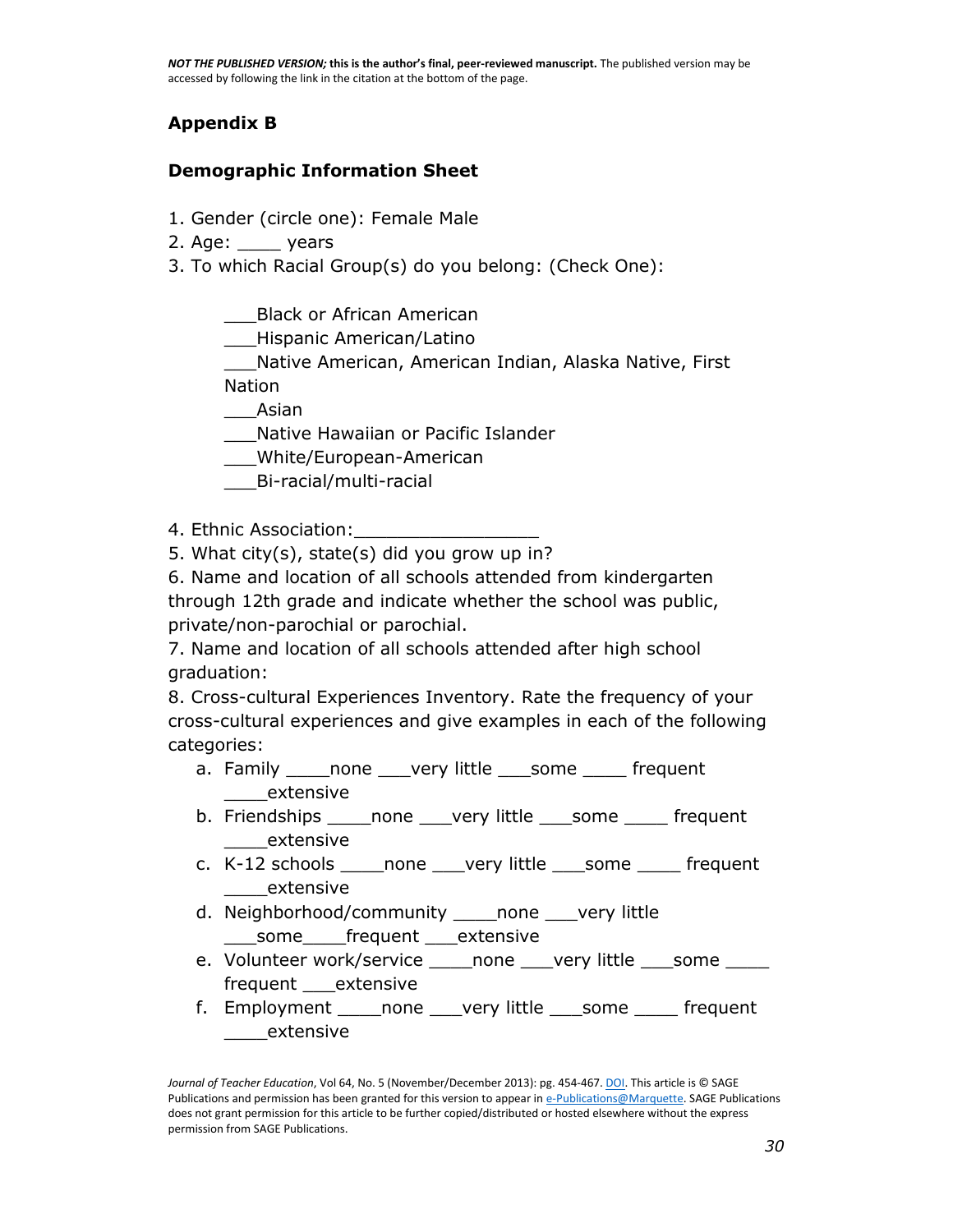g. Travel (domestic or international) \_\_\_none \_\_\_very little \_\_\_some \_\_\_frequent\_\_extensive

#### **Table 1**  *Profile of Teachers*

| Name     | Age          | Race/     | Home/School | 1st Teach         |  |  |
|----------|--------------|-----------|-------------|-------------------|--|--|
|          |              | Gender    | Background  | Position          |  |  |
| Michael  | 23           | <b>WM</b> | Suburban    | Public            |  |  |
|          |              |           | Parochial   | <b>HS History</b> |  |  |
| Cassie   | 22           | <b>WF</b> | Suburban    | Public            |  |  |
|          |              |           | Parochial   | K-2 Ex Ed         |  |  |
| Francine | 22           | <b>WF</b> | Suburban    | Parochial         |  |  |
|          |              |           | Parochial   | 1st Grade         |  |  |
| Anna     | 22           | <b>WF</b> | Suburban    | Charter           |  |  |
|          |              |           | Parochial   | 1st Grade         |  |  |
| Rosina   | 24           | <b>WF</b> | Suburban    | Charter           |  |  |
|          |              |           | Parochial   | 6th Grade         |  |  |
| Katelyn  | 22           | <b>WF</b> | Urban       | Charter           |  |  |
|          |              |           | Public      | 5th Grade         |  |  |
| Don      | 28           | <b>WM</b> | Urban       | Public            |  |  |
|          |              |           | Public      | <b>HS English</b> |  |  |
| Angela   | 24<br>$AA-F$ |           | Urban       | Public            |  |  |
|          |              |           | Public      | <b>HS English</b> |  |  |
| Jeremy   | 25           | <b>WM</b> | Urban       | Public            |  |  |
|          |              |           | Public      | <b>HS Math</b>    |  |  |
| Megan    | 22           | WF        | Town        | Public            |  |  |
|          |              |           | Parochial   | 4th Grade         |  |  |
| Adriana  | 22           | <b>WF</b> | Town        | Public            |  |  |
|          |              |           | Public      | 3rd Grade         |  |  |
| Kelly    | 23           | WF        | Town        | Parochial         |  |  |
|          |              |           | Public      | 1st Grade         |  |  |

*Note:* Age denotes age at graduation

*Journal of Teacher Education*, Vol 64, No. 5 (November/December 2013): pg. 454-467[. DOI.](http://dx.doi.org/10.1177/0022487113494845) This article is © SAGE Publications and permission has been granted for this version to appear i[n e-Publications@Marquette.](http://epublications.marquette.edu/) SAGE Publications does not grant permission for this article to be further copied/distributed or hosted elsewhere without the express permission from SAGE Publications.